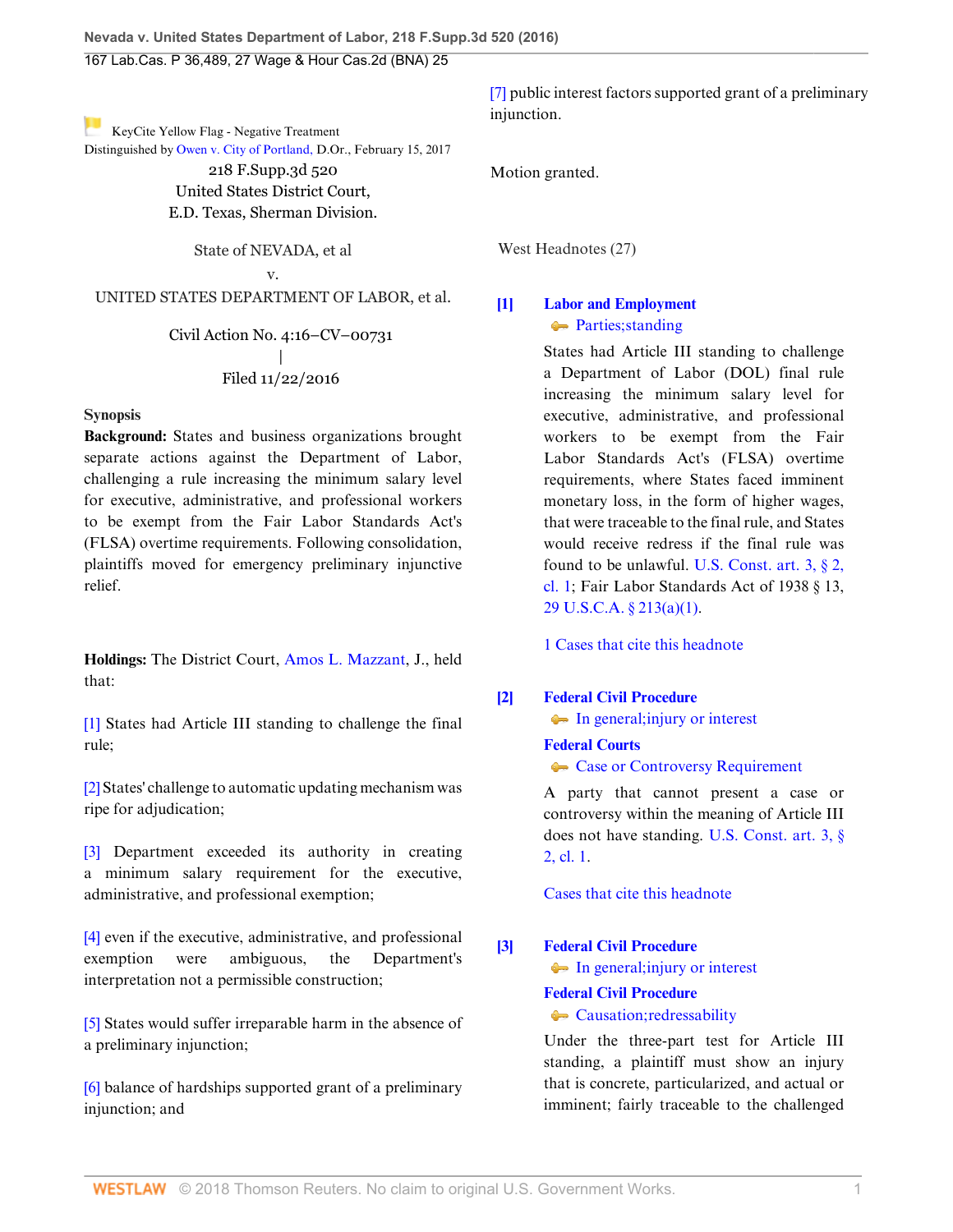action; and redressable by a favorable ruling. [U.S. Const. art. 3, § 2, cl. 1](http://www.westlaw.com/Link/Document/FullText?findType=L&pubNum=1000583&cite=USCOARTIIIS2CL1&originatingDoc=I108f8530b17511e6afc8be5a5c08bae9&refType=LQ&originationContext=document&vr=3.0&rs=cblt1.0&transitionType=DocumentItem&contextData=(sc.UserEnteredCitation)).

[Cases that cite this headnote](http://www.westlaw.com/Link/RelatedInformation/DocHeadnoteLink?docGuid=I108f8530b17511e6afc8be5a5c08bae9&headnoteId=204035786800220180517170102&originationContext=document&vr=3.0&rs=cblt1.0&transitionType=CitingReferences&contextData=(sc.UserEnteredCitation))

## <span id="page-1-0"></span>**[\[4\]](#page-6-3) [Federal Courts](http://www.westlaw.com/Browse/Home/KeyNumber/170B/View.html?docGuid=I108f8530b17511e6afc8be5a5c08bae9&originationContext=document&vr=3.0&rs=cblt1.0&transitionType=DocumentItem&contextData=(sc.UserEnteredCitation))**

## [Wages, hours, and working conditions](http://www.westlaw.com/Browse/Home/KeyNumber/170Bk2154/View.html?docGuid=I108f8530b17511e6afc8be5a5c08bae9&originationContext=document&vr=3.0&rs=cblt1.0&transitionType=DocumentItem&contextData=(sc.UserEnteredCitation))

State's challenge to the automatic updating mechanism of a final rule increasing the minimum salary level for executive, administrative, and professional workers to be exempt from the Fair Labor Standards Act's (FLSA) overtime requirements was ripe for adjudication, where the States, in questioning whether the rule complied with the Administrative Procedure Act (APA), were only raising legal arguments, the rule was published and set to go into effect, and the facts of the case had been sufficiently developed. [5 U.S.C.A. § 551 et seq.](http://www.westlaw.com/Link/Document/FullText?findType=L&pubNum=1000546&cite=5USCAS551&originatingDoc=I108f8530b17511e6afc8be5a5c08bae9&refType=LQ&originationContext=document&vr=3.0&rs=cblt1.0&transitionType=DocumentItem&contextData=(sc.UserEnteredCitation)); Fair Labor Standards Act of 1938 § 13, [29](http://www.westlaw.com/Link/Document/FullText?findType=L&pubNum=1000546&cite=29USCAS213&originatingDoc=I108f8530b17511e6afc8be5a5c08bae9&refType=SP&originationContext=document&vr=3.0&rs=cblt1.0&transitionType=DocumentItem&contextData=(sc.UserEnteredCitation)#co_pp_7b9b000044381)  $U.S.C.A. \& 213(a)(1)$ .

[Cases that cite this headnote](http://www.westlaw.com/Link/RelatedInformation/DocHeadnoteLink?docGuid=I108f8530b17511e6afc8be5a5c08bae9&headnoteId=204035786800520180517170102&originationContext=document&vr=3.0&rs=cblt1.0&transitionType=CitingReferences&contextData=(sc.UserEnteredCitation))

# <span id="page-1-1"></span>**[\[5\]](#page-6-4) [Administrative Law and Procedure](http://www.westlaw.com/Browse/Home/KeyNumber/15A/View.html?docGuid=I108f8530b17511e6afc8be5a5c08bae9&originationContext=document&vr=3.0&rs=cblt1.0&transitionType=DocumentItem&contextData=(sc.UserEnteredCitation))**  $\leftarrow$  [Finality; ripeness](http://www.westlaw.com/Browse/Home/KeyNumber/15Ak704/View.html?docGuid=I108f8530b17511e6afc8be5a5c08bae9&originationContext=document&vr=3.0&rs=cblt1.0&transitionType=DocumentItem&contextData=(sc.UserEnteredCitation))

A challenge to administrative regulations is fit for review if: (1) the questions presented are purely legal ones; (2) the challenged regulations constitute final agency action; and (3) further factual development would not significantly advance the Court's ability to deal with the legal issues presented.

[Cases that cite this headnote](http://www.westlaw.com/Link/RelatedInformation/DocHeadnoteLink?docGuid=I108f8530b17511e6afc8be5a5c08bae9&headnoteId=204035786800420180517170102&originationContext=document&vr=3.0&rs=cblt1.0&transitionType=CitingReferences&contextData=(sc.UserEnteredCitation))

## <span id="page-1-2"></span>**[\[6\]](#page-6-5) [Injunction](http://www.westlaw.com/Browse/Home/KeyNumber/212/View.html?docGuid=I108f8530b17511e6afc8be5a5c08bae9&originationContext=document&vr=3.0&rs=cblt1.0&transitionType=DocumentItem&contextData=(sc.UserEnteredCitation))**

## [Grounds in general; multiple factors](http://www.westlaw.com/Browse/Home/KeyNumber/212k1092/View.html?docGuid=I108f8530b17511e6afc8be5a5c08bae9&originationContext=document&vr=3.0&rs=cblt1.0&transitionType=DocumentItem&contextData=(sc.UserEnteredCitation))

A party seeking a preliminary injunction must establish the following elements: (1) a substantial likelihood of success on the merits; (2) a substantial threat that plaintiffs will suffer irreparable harm if the injunction is not granted; (3) that the threatened injury outweighs any damage that the injunction might cause the defendant; and (4) that the injunction will not disserve the public interest.

# [Cases that cite this headnote](http://www.westlaw.com/Link/RelatedInformation/DocHeadnoteLink?docGuid=I108f8530b17511e6afc8be5a5c08bae9&headnoteId=204035786800620180517170102&originationContext=document&vr=3.0&rs=cblt1.0&transitionType=CitingReferences&contextData=(sc.UserEnteredCitation))

## <span id="page-1-3"></span>**[\[7\]](#page-6-6) [Injunction](http://www.westlaw.com/Browse/Home/KeyNumber/212/View.html?docGuid=I108f8530b17511e6afc8be5a5c08bae9&originationContext=document&vr=3.0&rs=cblt1.0&transitionType=DocumentItem&contextData=(sc.UserEnteredCitation))**

[Extraordinary or unusual nature of](http://www.westlaw.com/Browse/Home/KeyNumber/212k1075/View.html?docGuid=I108f8530b17511e6afc8be5a5c08bae9&originationContext=document&vr=3.0&rs=cblt1.0&transitionType=DocumentItem&contextData=(sc.UserEnteredCitation)) [remedy](http://www.westlaw.com/Browse/Home/KeyNumber/212k1075/View.html?docGuid=I108f8530b17511e6afc8be5a5c08bae9&originationContext=document&vr=3.0&rs=cblt1.0&transitionType=DocumentItem&contextData=(sc.UserEnteredCitation))

**[Injunction](http://www.westlaw.com/Browse/Home/KeyNumber/212/View.html?docGuid=I108f8530b17511e6afc8be5a5c08bae9&originationContext=document&vr=3.0&rs=cblt1.0&transitionType=DocumentItem&contextData=(sc.UserEnteredCitation))**

## $\blacktriangleright$  [Standard of proof in general](http://www.westlaw.com/Browse/Home/KeyNumber/212k1569/View.html?docGuid=I108f8530b17511e6afc8be5a5c08bae9&originationContext=document&vr=3.0&rs=cblt1.0&transitionType=DocumentItem&contextData=(sc.UserEnteredCitation))

A preliminary injunction is an extraordinary remedy and should only be granted if the plaintiffs have clearly carried the burden of persuasion on all four requirements; nevertheless, a movant is not required to prove its case in full at a preliminary injunction hearing.

[Cases that cite this headnote](http://www.westlaw.com/Link/RelatedInformation/DocHeadnoteLink?docGuid=I108f8530b17511e6afc8be5a5c08bae9&headnoteId=204035786800720180517170102&originationContext=document&vr=3.0&rs=cblt1.0&transitionType=CitingReferences&contextData=(sc.UserEnteredCitation))

# <span id="page-1-4"></span>**[\[8\]](#page-6-7) [Injunction](http://www.westlaw.com/Browse/Home/KeyNumber/212/View.html?docGuid=I108f8530b17511e6afc8be5a5c08bae9&originationContext=document&vr=3.0&rs=cblt1.0&transitionType=DocumentItem&contextData=(sc.UserEnteredCitation))**

## **[Discretionary Nature of Remedy](http://www.westlaw.com/Browse/Home/KeyNumber/212k1077/View.html?docGuid=I108f8530b17511e6afc8be5a5c08bae9&originationContext=document&vr=3.0&rs=cblt1.0&transitionType=DocumentItem&contextData=(sc.UserEnteredCitation))**

The decision whether to grant a preliminary injunction lies within the sound discretion of the district court.

[Cases that cite this headnote](http://www.westlaw.com/Link/RelatedInformation/DocHeadnoteLink?docGuid=I108f8530b17511e6afc8be5a5c08bae9&headnoteId=204035786800820180517170102&originationContext=document&vr=3.0&rs=cblt1.0&transitionType=CitingReferences&contextData=(sc.UserEnteredCitation))

## <span id="page-1-5"></span>**[\[9\]](#page-7-0) [Labor and Employment](http://www.westlaw.com/Browse/Home/KeyNumber/231H/View.html?docGuid=I108f8530b17511e6afc8be5a5c08bae9&originationContext=document&vr=3.0&rs=cblt1.0&transitionType=DocumentItem&contextData=(sc.UserEnteredCitation))**

### [Public Employment; Public Works](http://www.westlaw.com/Browse/Home/KeyNumber/231Hk2239/View.html?docGuid=I108f8530b17511e6afc8be5a5c08bae9&originationContext=document&vr=3.0&rs=cblt1.0&transitionType=DocumentItem&contextData=(sc.UserEnteredCitation))

The Fair Labor Standards Act (FLSA) applies to State governments. Fair Labor Standards Act of 1938 § 6, [29 U.S.C.A. § 206.](http://www.westlaw.com/Link/Document/FullText?findType=L&pubNum=1000546&cite=29USCAS206&originatingDoc=I108f8530b17511e6afc8be5a5c08bae9&refType=LQ&originationContext=document&vr=3.0&rs=cblt1.0&transitionType=DocumentItem&contextData=(sc.UserEnteredCitation))

[Cases that cite this headnote](http://www.westlaw.com/Link/RelatedInformation/DocHeadnoteLink?docGuid=I108f8530b17511e6afc8be5a5c08bae9&headnoteId=204035786800920180517170102&originationContext=document&vr=3.0&rs=cblt1.0&transitionType=CitingReferences&contextData=(sc.UserEnteredCitation))

# <span id="page-1-6"></span>**[\[10\]](#page-7-1) [Administrative Law and Procedure](http://www.westlaw.com/Browse/Home/KeyNumber/15A/View.html?docGuid=I108f8530b17511e6afc8be5a5c08bae9&originationContext=document&vr=3.0&rs=cblt1.0&transitionType=DocumentItem&contextData=(sc.UserEnteredCitation))**

• Plain, literal, or clear meaning;  [ambiguity](http://www.westlaw.com/Browse/Home/KeyNumber/15Ak432/View.html?docGuid=I108f8530b17511e6afc8be5a5c08bae9&originationContext=document&vr=3.0&rs=cblt1.0&transitionType=DocumentItem&contextData=(sc.UserEnteredCitation))

# **[Administrative Law and Procedure](http://www.westlaw.com/Browse/Home/KeyNumber/15A/View.html?docGuid=I108f8530b17511e6afc8be5a5c08bae9&originationContext=document&vr=3.0&rs=cblt1.0&transitionType=DocumentItem&contextData=(sc.UserEnteredCitation)) E**rroneous construction; conflict with [statute](http://www.westlaw.com/Browse/Home/KeyNumber/15Ak435/View.html?docGuid=I108f8530b17511e6afc8be5a5c08bae9&originationContext=document&vr=3.0&rs=cblt1.0&transitionType=DocumentItem&contextData=(sc.UserEnteredCitation))

When reviewing an agency's construction of a statute, a court applies a two-step process: first, the court determines whether Congress has directly spoken to the precise question at issue, and if the intent of Congress is clear, that is the end of the matter, for the court, as well as the agency, must give effect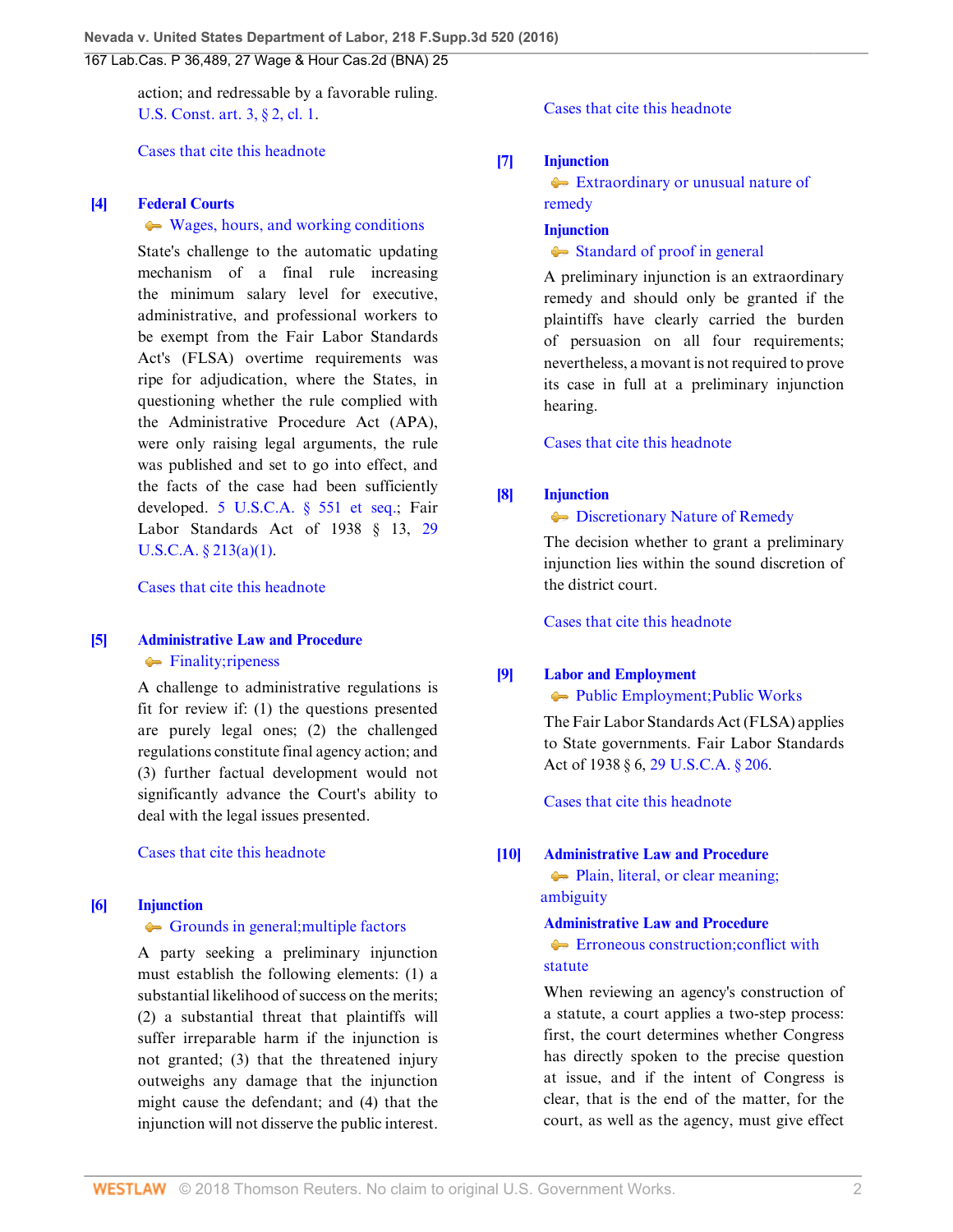to the unambiguously expressed intent of Congress, and second, if Congress has not unambiguously expressed its intent regarding the precise question at issue, then the court will defer to the agency's interpretation unless it is arbitrary, capricious, or manifestly contrary to the statute.

# [Cases that cite this headnote](http://www.westlaw.com/Link/RelatedInformation/DocHeadnoteLink?docGuid=I108f8530b17511e6afc8be5a5c08bae9&headnoteId=204035786801020180517170102&originationContext=document&vr=3.0&rs=cblt1.0&transitionType=CitingReferences&contextData=(sc.UserEnteredCitation))

# <span id="page-2-2"></span>**[\[11\]](#page-8-0) [Administrative Law and Procedure](http://www.westlaw.com/Browse/Home/KeyNumber/15A/View.html?docGuid=I108f8530b17511e6afc8be5a5c08bae9&originationContext=document&vr=3.0&rs=cblt1.0&transitionType=DocumentItem&contextData=(sc.UserEnteredCitation))**

# • Plain, literal, or clear meaning;  [ambiguity](http://www.westlaw.com/Browse/Home/KeyNumber/15Ak432/View.html?docGuid=I108f8530b17511e6afc8be5a5c08bae9&originationContext=document&vr=3.0&rs=cblt1.0&transitionType=DocumentItem&contextData=(sc.UserEnteredCitation))

At the first step of *[Chevron](http://www.westlaw.com/Link/Document/FullText?findType=Y&serNum=1984130736&pubNum=0000708&originatingDoc=I108f8530b17511e6afc8be5a5c08bae9&refType=RP&originationContext=document&vr=3.0&rs=cblt1.0&transitionType=DocumentItem&contextData=(sc.UserEnteredCitation))* analysis, a court must apply traditional tools of statutory construction to determine whether the statute is ambiguous.

## [Cases that cite this headnote](http://www.westlaw.com/Link/RelatedInformation/DocHeadnoteLink?docGuid=I108f8530b17511e6afc8be5a5c08bae9&headnoteId=204035786801120180517170102&originationContext=document&vr=3.0&rs=cblt1.0&transitionType=CitingReferences&contextData=(sc.UserEnteredCitation))

#### <span id="page-2-3"></span>**[\[12\]](#page-8-1) [Statutes](http://www.westlaw.com/Browse/Home/KeyNumber/361/View.html?docGuid=I108f8530b17511e6afc8be5a5c08bae9&originationContext=document&vr=3.0&rs=cblt1.0&transitionType=DocumentItem&contextData=(sc.UserEnteredCitation))**

**Company** 

#### **[Statutes](http://www.westlaw.com/Browse/Home/KeyNumber/361/View.html?docGuid=I108f8530b17511e6afc8be5a5c08bae9&originationContext=document&vr=3.0&rs=cblt1.0&transitionType=DocumentItem&contextData=(sc.UserEnteredCitation))**

## **[Context](http://www.westlaw.com/Browse/Home/KeyNumber/361k1153/View.html?docGuid=I108f8530b17511e6afc8be5a5c08bae9&originationContext=document&vr=3.0&rs=cblt1.0&transitionType=DocumentItem&contextData=(sc.UserEnteredCitation))**

Statutory construction begins with the language of the statute, the specific context in which that language is used, and the broader context of the statute as a whole.

# [Cases that cite this headnote](http://www.westlaw.com/Link/RelatedInformation/DocHeadnoteLink?docGuid=I108f8530b17511e6afc8be5a5c08bae9&headnoteId=204035786801520180517170102&originationContext=document&vr=3.0&rs=cblt1.0&transitionType=CitingReferences&contextData=(sc.UserEnteredCitation))

#### <span id="page-2-4"></span>**[\[13\]](#page-8-2) [Statutes](http://www.westlaw.com/Browse/Home/KeyNumber/361/View.html?docGuid=I108f8530b17511e6afc8be5a5c08bae9&originationContext=document&vr=3.0&rs=cblt1.0&transitionType=DocumentItem&contextData=(sc.UserEnteredCitation))**

**[Purpose and intent](http://www.westlaw.com/Browse/Home/KeyNumber/361k1076/View.html?docGuid=I108f8530b17511e6afc8be5a5c08bae9&originationContext=document&vr=3.0&rs=cblt1.0&transitionType=DocumentItem&contextData=(sc.UserEnteredCitation))** 

#### **[Statutes](http://www.westlaw.com/Browse/Home/KeyNumber/361/View.html?docGuid=I108f8530b17511e6afc8be5a5c08bae9&originationContext=document&vr=3.0&rs=cblt1.0&transitionType=DocumentItem&contextData=(sc.UserEnteredCitation))**

**[Legislative History](http://www.westlaw.com/Browse/Home/KeyNumber/361III(H)/View.html?docGuid=I108f8530b17511e6afc8be5a5c08bae9&originationContext=document&vr=3.0&rs=cblt1.0&transitionType=DocumentItem&contextData=(sc.UserEnteredCitation))** 

A court may consider a statute's legislative history and its purpose to ascertain Congress's intent.

[Cases that cite this headnote](http://www.westlaw.com/Link/RelatedInformation/DocHeadnoteLink?docGuid=I108f8530b17511e6afc8be5a5c08bae9&headnoteId=204035786801620180517170102&originationContext=document&vr=3.0&rs=cblt1.0&transitionType=CitingReferences&contextData=(sc.UserEnteredCitation))

## <span id="page-2-5"></span>**[\[14\]](#page-8-3) [Administrative Law and Procedure](http://www.westlaw.com/Browse/Home/KeyNumber/15A/View.html?docGuid=I108f8530b17511e6afc8be5a5c08bae9&originationContext=document&vr=3.0&rs=cblt1.0&transitionType=DocumentItem&contextData=(sc.UserEnteredCitation))**

# **E**rroneous construction; conflict with [statute](http://www.westlaw.com/Browse/Home/KeyNumber/15Ak435/View.html?docGuid=I108f8530b17511e6afc8be5a5c08bae9&originationContext=document&vr=3.0&rs=cblt1.0&transitionType=DocumentItem&contextData=(sc.UserEnteredCitation))

The judiciary is the final authority on issues of statutory construction and must reject administrative constructions which are contrary to clear congressional intent.

#### [Cases that cite this headnote](http://www.westlaw.com/Link/RelatedInformation/DocHeadnoteLink?docGuid=I108f8530b17511e6afc8be5a5c08bae9&headnoteId=204035786801220180517170102&originationContext=document&vr=3.0&rs=cblt1.0&transitionType=CitingReferences&contextData=(sc.UserEnteredCitation))

### <span id="page-2-0"></span>**[\[15\]](#page-8-4) [Labor and Employment](http://www.westlaw.com/Browse/Home/KeyNumber/231H/View.html?docGuid=I108f8530b17511e6afc8be5a5c08bae9&originationContext=document&vr=3.0&rs=cblt1.0&transitionType=DocumentItem&contextData=(sc.UserEnteredCitation))**

# [Injunction against enforcement of](http://www.westlaw.com/Browse/Home/KeyNumber/231Hk2423/View.html?docGuid=I108f8530b17511e6afc8be5a5c08bae9&originationContext=document&vr=3.0&rs=cblt1.0&transitionType=DocumentItem&contextData=(sc.UserEnteredCitation)) [regulations](http://www.westlaw.com/Browse/Home/KeyNumber/231Hk2423/View.html?docGuid=I108f8530b17511e6afc8be5a5c08bae9&originationContext=document&vr=3.0&rs=cblt1.0&transitionType=DocumentItem&contextData=(sc.UserEnteredCitation))

The Department of Labor, in promulgating a final rule requiring executive, administrative, and professional workers to have a minimum salary in order to be exempt from the Fair Labor Standards Act's (FLSA) overtime requirement, exceeded the authority delegated to the Department by Congress, and thus plaintiffs seeking to preliminarily enjoin the rule's enforcement were likely to succeed on the merits, where the Congress defined the executive, administrative, and professional exemption with regard to duties, without mention of salaries. Fair Labor Standards Act of 1938 § 13, [29 U.S.C.A. § 213\(a\)\(1\)](http://www.westlaw.com/Link/Document/FullText?findType=L&pubNum=1000546&cite=29USCAS213&originatingDoc=I108f8530b17511e6afc8be5a5c08bae9&refType=SP&originationContext=document&vr=3.0&rs=cblt1.0&transitionType=DocumentItem&contextData=(sc.UserEnteredCitation)#co_pp_7b9b000044381).

[1 Cases that cite this headnote](http://www.westlaw.com/Link/RelatedInformation/DocHeadnoteLink?docGuid=I108f8530b17511e6afc8be5a5c08bae9&headnoteId=204035786801720180517170102&originationContext=document&vr=3.0&rs=cblt1.0&transitionType=CitingReferences&contextData=(sc.UserEnteredCitation))

# <span id="page-2-6"></span>**[\[16\]](#page-8-5) [Statutes](http://www.westlaw.com/Browse/Home/KeyNumber/361/View.html?docGuid=I108f8530b17511e6afc8be5a5c08bae9&originationContext=document&vr=3.0&rs=cblt1.0&transitionType=DocumentItem&contextData=(sc.UserEnteredCitation))**

# **[Plain language; plain, ordinary,](http://www.westlaw.com/Browse/Home/KeyNumber/361k1368/View.html?docGuid=I108f8530b17511e6afc8be5a5c08bae9&originationContext=document&vr=3.0&rs=cblt1.0&transitionType=DocumentItem&contextData=(sc.UserEnteredCitation))** [common, or literal meaning](http://www.westlaw.com/Browse/Home/KeyNumber/361k1368/View.html?docGuid=I108f8530b17511e6afc8be5a5c08bae9&originationContext=document&vr=3.0&rs=cblt1.0&transitionType=DocumentItem&contextData=(sc.UserEnteredCitation))

A court assumes Congress's intent from the plain meaning of a word when the statute does not define a term.

[Cases that cite this headnote](http://www.westlaw.com/Link/RelatedInformation/DocHeadnoteLink?docGuid=I108f8530b17511e6afc8be5a5c08bae9&headnoteId=204035786801320180517170102&originationContext=document&vr=3.0&rs=cblt1.0&transitionType=CitingReferences&contextData=(sc.UserEnteredCitation))

#### <span id="page-2-7"></span>**[\[17\]](#page-8-6) [Statutes](http://www.westlaw.com/Browse/Home/KeyNumber/361/View.html?docGuid=I108f8530b17511e6afc8be5a5c08bae9&originationContext=document&vr=3.0&rs=cblt1.0&transitionType=DocumentItem&contextData=(sc.UserEnteredCitation))**

# **[Dictionaries](http://www.westlaw.com/Browse/Home/KeyNumber/361k1181/View.html?docGuid=I108f8530b17511e6afc8be5a5c08bae9&originationContext=document&vr=3.0&rs=cblt1.0&transitionType=DocumentItem&contextData=(sc.UserEnteredCitation))**

Beyond the law itself, dictionary definitions inform the plain meaning of a statute.

[Cases that cite this headnote](http://www.westlaw.com/Link/RelatedInformation/DocHeadnoteLink?docGuid=I108f8530b17511e6afc8be5a5c08bae9&headnoteId=204035786801420180517170102&originationContext=document&vr=3.0&rs=cblt1.0&transitionType=CitingReferences&contextData=(sc.UserEnteredCitation))

# <span id="page-2-1"></span>**[\[18\]](#page-9-0) [Administrative Law and Procedure](http://www.westlaw.com/Browse/Home/KeyNumber/15A/View.html?docGuid=I108f8530b17511e6afc8be5a5c08bae9&originationContext=document&vr=3.0&rs=cblt1.0&transitionType=DocumentItem&contextData=(sc.UserEnteredCitation))**

• [Labor, employment, and public officials](http://www.westlaw.com/Browse/Home/KeyNumber/15Ak438(15)/View.html?docGuid=I108f8530b17511e6afc8be5a5c08bae9&originationContext=document&vr=3.0&rs=cblt1.0&transitionType=DocumentItem&contextData=(sc.UserEnteredCitation))

#### **[Labor and Employment](http://www.westlaw.com/Browse/Home/KeyNumber/231H/View.html?docGuid=I108f8530b17511e6afc8be5a5c08bae9&originationContext=document&vr=3.0&rs=cblt1.0&transitionType=DocumentItem&contextData=(sc.UserEnteredCitation))**

#### [Scope of review](http://www.westlaw.com/Browse/Home/KeyNumber/231Hk2357/View.html?docGuid=I108f8530b17511e6afc8be5a5c08bae9&originationContext=document&vr=3.0&rs=cblt1.0&transitionType=DocumentItem&contextData=(sc.UserEnteredCitation))

Even assuming that executive, administrative, and professional exemption from the Fair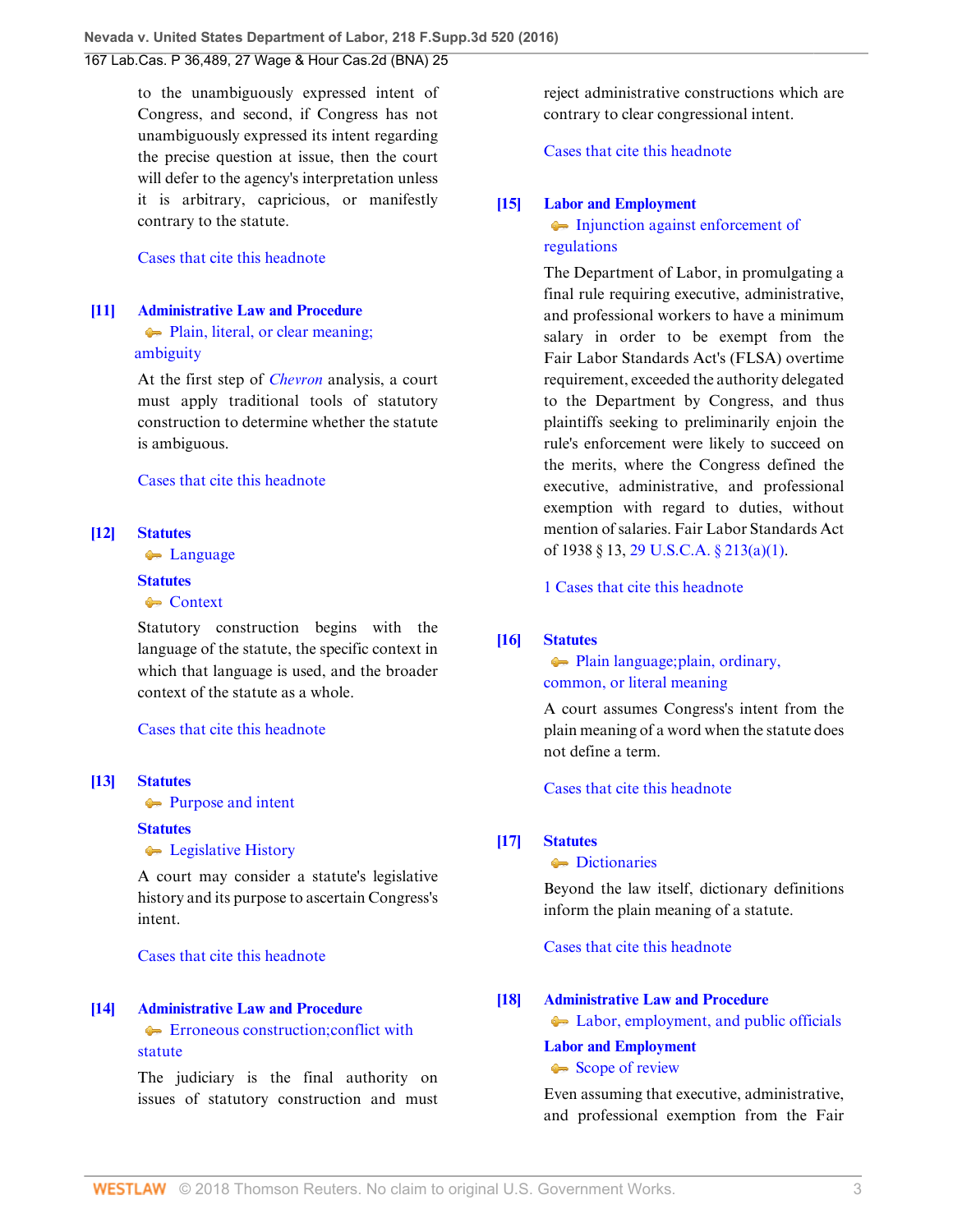Labor Standards Act's (FLSA) overtime requirements was ambiguous, a Department of Labor rule excluding employees qualifying for the exemption on the basis of salary was not a permissible construction of the FLSA, and thus was not subject to deference under the second step of *[Chevron](http://www.westlaw.com/Link/Document/FullText?findType=Y&serNum=1984130736&pubNum=0000708&originatingDoc=I108f8530b17511e6afc8be5a5c08bae9&refType=RP&originationContext=document&vr=3.0&rs=cblt1.0&transitionType=DocumentItem&contextData=(sc.UserEnteredCitation))* analysis. Fair Labor Standards Act of 1938 § 13, [29](http://www.westlaw.com/Link/Document/FullText?findType=L&pubNum=1000546&cite=29USCAS213&originatingDoc=I108f8530b17511e6afc8be5a5c08bae9&refType=SP&originationContext=document&vr=3.0&rs=cblt1.0&transitionType=DocumentItem&contextData=(sc.UserEnteredCitation)#co_pp_7b9b000044381) [U.S.C.A. § 213\(a\)\(1\)](http://www.westlaw.com/Link/Document/FullText?findType=L&pubNum=1000546&cite=29USCAS213&originatingDoc=I108f8530b17511e6afc8be5a5c08bae9&refType=SP&originationContext=document&vr=3.0&rs=cblt1.0&transitionType=DocumentItem&contextData=(sc.UserEnteredCitation)#co_pp_7b9b000044381).

# [7 Cases that cite this headnote](http://www.westlaw.com/Link/RelatedInformation/DocHeadnoteLink?docGuid=I108f8530b17511e6afc8be5a5c08bae9&headnoteId=204035786801820180517170102&originationContext=document&vr=3.0&rs=cblt1.0&transitionType=CitingReferences&contextData=(sc.UserEnteredCitation))

#### <span id="page-3-2"></span>**[\[19\]](#page-10-0) [Injunction](http://www.westlaw.com/Browse/Home/KeyNumber/212/View.html?docGuid=I108f8530b17511e6afc8be5a5c08bae9&originationContext=document&vr=3.0&rs=cblt1.0&transitionType=DocumentItem&contextData=(sc.UserEnteredCitation))**

**[Irreparable injury](http://www.westlaw.com/Browse/Home/KeyNumber/212k1106/View.html?docGuid=I108f8530b17511e6afc8be5a5c08bae9&originationContext=document&vr=3.0&rs=cblt1.0&transitionType=DocumentItem&contextData=(sc.UserEnteredCitation))** 

## **[Injunction](http://www.westlaw.com/Browse/Home/KeyNumber/212/View.html?docGuid=I108f8530b17511e6afc8be5a5c08bae9&originationContext=document&vr=3.0&rs=cblt1.0&transitionType=DocumentItem&contextData=(sc.UserEnteredCitation))**

[Recovery of damages](http://www.westlaw.com/Browse/Home/KeyNumber/212k1114/View.html?docGuid=I108f8530b17511e6afc8be5a5c08bae9&originationContext=document&vr=3.0&rs=cblt1.0&transitionType=DocumentItem&contextData=(sc.UserEnteredCitation))

Harm is irreparable, as required to grant a preliminary injunction, where there is no adequate remedy at law, such as monetary damages.

[Cases that cite this headnote](http://www.westlaw.com/Link/RelatedInformation/DocHeadnoteLink?docGuid=I108f8530b17511e6afc8be5a5c08bae9&headnoteId=204035786801920180517170102&originationContext=document&vr=3.0&rs=cblt1.0&transitionType=CitingReferences&contextData=(sc.UserEnteredCitation))

#### <span id="page-3-3"></span>**[\[20\]](#page-10-1) [Injunction](http://www.westlaw.com/Browse/Home/KeyNumber/212/View.html?docGuid=I108f8530b17511e6afc8be5a5c08bae9&originationContext=document&vr=3.0&rs=cblt1.0&transitionType=DocumentItem&contextData=(sc.UserEnteredCitation))**

[Clear, likely, threatened, anticipated, or](http://www.westlaw.com/Browse/Home/KeyNumber/212k1044/View.html?docGuid=I108f8530b17511e6afc8be5a5c08bae9&originationContext=document&vr=3.0&rs=cblt1.0&transitionType=DocumentItem&contextData=(sc.UserEnteredCitation)) [intended injury](http://www.westlaw.com/Browse/Home/KeyNumber/212k1044/View.html?docGuid=I108f8530b17511e6afc8be5a5c08bae9&originationContext=document&vr=3.0&rs=cblt1.0&transitionType=DocumentItem&contextData=(sc.UserEnteredCitation))

An injunction is appropriate only if the anticipated injury is imminent and not speculative.

[Cases that cite this headnote](http://www.westlaw.com/Link/RelatedInformation/DocHeadnoteLink?docGuid=I108f8530b17511e6afc8be5a5c08bae9&headnoteId=204035786802020180517170102&originationContext=document&vr=3.0&rs=cblt1.0&transitionType=CitingReferences&contextData=(sc.UserEnteredCitation))

## <span id="page-3-0"></span>**[\[21\]](#page-10-2) [Labor and Employment](http://www.westlaw.com/Browse/Home/KeyNumber/231H/View.html?docGuid=I108f8530b17511e6afc8be5a5c08bae9&originationContext=document&vr=3.0&rs=cblt1.0&transitionType=DocumentItem&contextData=(sc.UserEnteredCitation))**

# [Injunction against enforcement of](http://www.westlaw.com/Browse/Home/KeyNumber/231Hk2423/View.html?docGuid=I108f8530b17511e6afc8be5a5c08bae9&originationContext=document&vr=3.0&rs=cblt1.0&transitionType=DocumentItem&contextData=(sc.UserEnteredCitation)) [regulations](http://www.westlaw.com/Browse/Home/KeyNumber/231Hk2423/View.html?docGuid=I108f8530b17511e6afc8be5a5c08bae9&originationContext=document&vr=3.0&rs=cblt1.0&transitionType=DocumentItem&contextData=(sc.UserEnteredCitation))

States would suffer irreparable harm in the absence of a preliminary injunction prohibiting enforcement of a Department of Labor final rule increasing the minimum salary level for executive, administrative, and professional workers to be exempt from the Fair Labor Standards Act's (FLSA) overtime requirements, where, in the absence of a preliminary injunction, States claimed that it would cost millions of dollars to comply, and States would have to evaluate whether its agencies should increase the salaries of their employees to the new minimum salary

level or allow these employees to become nonexempt and eligible for overtime. Fair Labor Standards Act of 1938 § 13, [29 U.S.C.A. §](http://www.westlaw.com/Link/Document/FullText?findType=L&pubNum=1000546&cite=29USCAS213&originatingDoc=I108f8530b17511e6afc8be5a5c08bae9&refType=SP&originationContext=document&vr=3.0&rs=cblt1.0&transitionType=DocumentItem&contextData=(sc.UserEnteredCitation)#co_pp_7b9b000044381) [213\(a\)\(1\).](http://www.westlaw.com/Link/Document/FullText?findType=L&pubNum=1000546&cite=29USCAS213&originatingDoc=I108f8530b17511e6afc8be5a5c08bae9&refType=SP&originationContext=document&vr=3.0&rs=cblt1.0&transitionType=DocumentItem&contextData=(sc.UserEnteredCitation)#co_pp_7b9b000044381)

[Cases that cite this headnote](http://www.westlaw.com/Link/RelatedInformation/DocHeadnoteLink?docGuid=I108f8530b17511e6afc8be5a5c08bae9&headnoteId=204035786802120180517170102&originationContext=document&vr=3.0&rs=cblt1.0&transitionType=CitingReferences&contextData=(sc.UserEnteredCitation))

# <span id="page-3-4"></span>**[\[22\]](#page-10-3) [Injunction](http://www.westlaw.com/Browse/Home/KeyNumber/212/View.html?docGuid=I108f8530b17511e6afc8be5a5c08bae9&originationContext=document&vr=3.0&rs=cblt1.0&transitionType=DocumentItem&contextData=(sc.UserEnteredCitation))**

[Balancing or weighing hardship or harm](http://www.westlaw.com/Browse/Home/KeyNumber/212k1049/View.html?docGuid=I108f8530b17511e6afc8be5a5c08bae9&originationContext=document&vr=3.0&rs=cblt1.0&transitionType=DocumentItem&contextData=(sc.UserEnteredCitation))

When deciding whether to grant an injunction, courts must balance the competing claims of injury and must consider the effect on each party of the granting or withholding of the requested relief.

[Cases that cite this headnote](http://www.westlaw.com/Link/RelatedInformation/DocHeadnoteLink?docGuid=I108f8530b17511e6afc8be5a5c08bae9&headnoteId=204035786802220180517170102&originationContext=document&vr=3.0&rs=cblt1.0&transitionType=CitingReferences&contextData=(sc.UserEnteredCitation))

## <span id="page-3-1"></span>**[\[23\]](#page-10-4) [Labor and Employment](http://www.westlaw.com/Browse/Home/KeyNumber/231H/View.html?docGuid=I108f8530b17511e6afc8be5a5c08bae9&originationContext=document&vr=3.0&rs=cblt1.0&transitionType=DocumentItem&contextData=(sc.UserEnteredCitation))**

[Injunction against enforcement of](http://www.westlaw.com/Browse/Home/KeyNumber/231Hk2423/View.html?docGuid=I108f8530b17511e6afc8be5a5c08bae9&originationContext=document&vr=3.0&rs=cblt1.0&transitionType=DocumentItem&contextData=(sc.UserEnteredCitation)) [regulations](http://www.westlaw.com/Browse/Home/KeyNumber/231Hk2423/View.html?docGuid=I108f8530b17511e6afc8be5a5c08bae9&originationContext=document&vr=3.0&rs=cblt1.0&transitionType=DocumentItem&contextData=(sc.UserEnteredCitation))

Balance of hardships supported grant of a preliminary injunction prohibiting enforcement of a Department of Labor final rule increasing the minimum salary level for executive, administrative, and professional workers to be exempt from the Fair Labor Standards Act's (FLSA) overtime requirements, where, in the absence of a preliminary injunction, States would be required to spend substantial sums of unrecoverable public funds, and the rule would cause interference with government services, administrative disruption, employee terminations or reclassifications. Fair Labor Standards Act of 1938 § 13, [29 U.S.C.A. §](http://www.westlaw.com/Link/Document/FullText?findType=L&pubNum=1000546&cite=29USCAS213&originatingDoc=I108f8530b17511e6afc8be5a5c08bae9&refType=SP&originationContext=document&vr=3.0&rs=cblt1.0&transitionType=DocumentItem&contextData=(sc.UserEnteredCitation)#co_pp_7b9b000044381)  $213(a)(1)$ .

[Cases that cite this headnote](http://www.westlaw.com/Link/RelatedInformation/DocHeadnoteLink?docGuid=I108f8530b17511e6afc8be5a5c08bae9&headnoteId=204035786802320180517170102&originationContext=document&vr=3.0&rs=cblt1.0&transitionType=CitingReferences&contextData=(sc.UserEnteredCitation))

# <span id="page-3-5"></span>**[\[24\]](#page-11-0) [Injunction](http://www.westlaw.com/Browse/Home/KeyNumber/212/View.html?docGuid=I108f8530b17511e6afc8be5a5c08bae9&originationContext=document&vr=3.0&rs=cblt1.0&transitionType=DocumentItem&contextData=(sc.UserEnteredCitation))**

## **[Public interest considerations](http://www.westlaw.com/Browse/Home/KeyNumber/212k1039/View.html?docGuid=I108f8530b17511e6afc8be5a5c08bae9&originationContext=document&vr=3.0&rs=cblt1.0&transitionType=DocumentItem&contextData=(sc.UserEnteredCitation))**

In exercising their sound discretion, courts of equity should pay particular regard for the public consequences in employing the extraordinary remedy of injunction.

[Cases that cite this headnote](http://www.westlaw.com/Link/RelatedInformation/DocHeadnoteLink?docGuid=I108f8530b17511e6afc8be5a5c08bae9&headnoteId=204035786802420180517170102&originationContext=document&vr=3.0&rs=cblt1.0&transitionType=CitingReferences&contextData=(sc.UserEnteredCitation))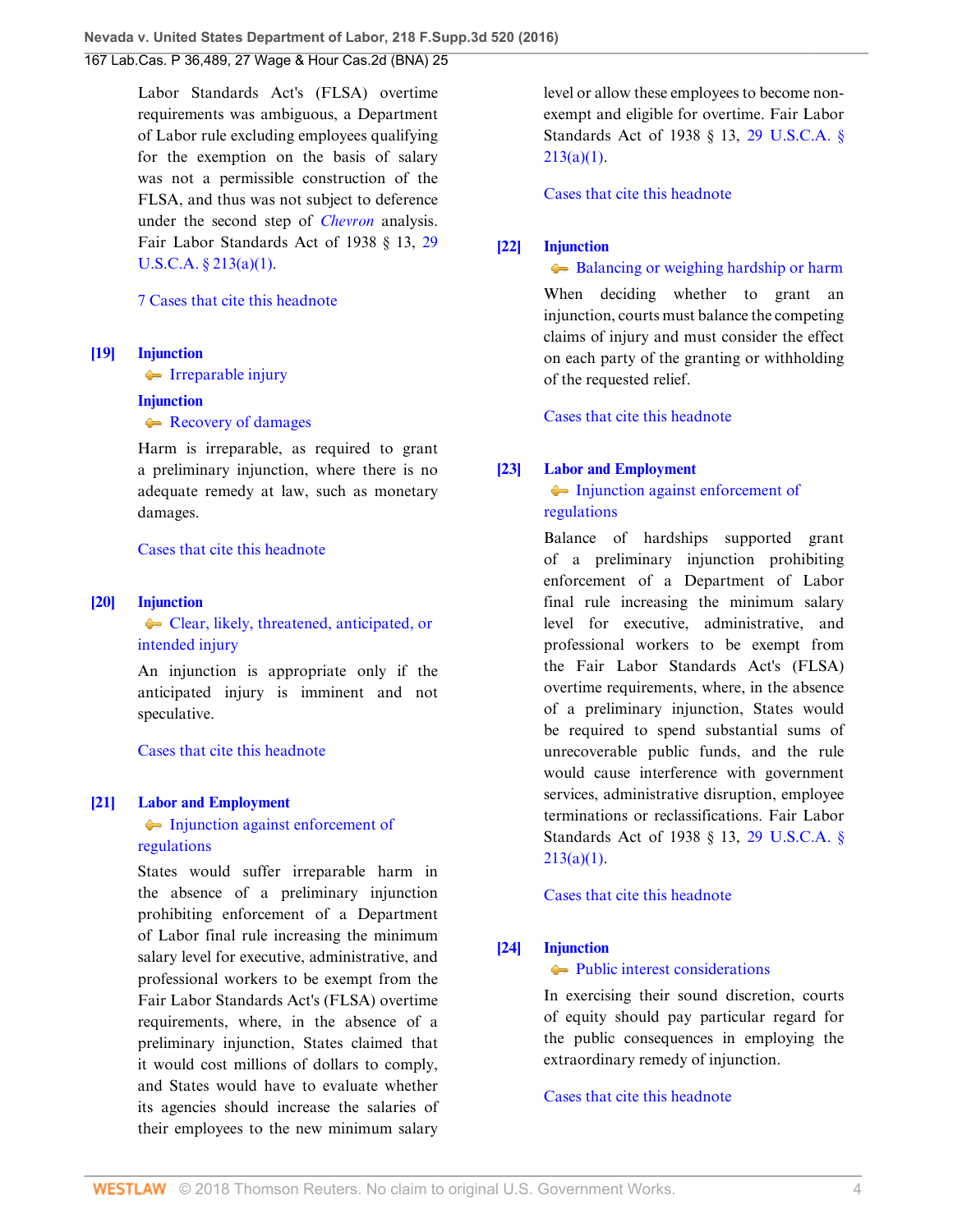#### <span id="page-4-0"></span>**[\[25\]](#page-11-1) [Labor and Employment](http://www.westlaw.com/Browse/Home/KeyNumber/231H/View.html?docGuid=I108f8530b17511e6afc8be5a5c08bae9&originationContext=document&vr=3.0&rs=cblt1.0&transitionType=DocumentItem&contextData=(sc.UserEnteredCitation))**

# [Injunction against enforcement of](http://www.westlaw.com/Browse/Home/KeyNumber/231Hk2423/View.html?docGuid=I108f8530b17511e6afc8be5a5c08bae9&originationContext=document&vr=3.0&rs=cblt1.0&transitionType=DocumentItem&contextData=(sc.UserEnteredCitation)) [regulations](http://www.westlaw.com/Browse/Home/KeyNumber/231Hk2423/View.html?docGuid=I108f8530b17511e6afc8be5a5c08bae9&originationContext=document&vr=3.0&rs=cblt1.0&transitionType=DocumentItem&contextData=(sc.UserEnteredCitation))

Public interest supported grant of a preliminary injunction prohibiting enforcement of a Department of Labor final rule increasing the minimum salary level for executive, administrative, and professional workers to be exempt from the Fair Labor Standards Act's (FLSA) overtime requirements, where, if the Department lacked the authority to promulgate the rule, than the rule would be rendered invalid and the public would not be harmed by its enforcement, and if the rule was valid, a preliminary injunction would only delay the regulation's implementation. Fair Labor Standards Act of 1938 § 13, [29 U.S.C.A. §](http://www.westlaw.com/Link/Document/FullText?findType=L&pubNum=1000546&cite=29USCAS213&originatingDoc=I108f8530b17511e6afc8be5a5c08bae9&refType=SP&originationContext=document&vr=3.0&rs=cblt1.0&transitionType=DocumentItem&contextData=(sc.UserEnteredCitation)#co_pp_7b9b000044381)  $213(a)(1)$ .

[2 Cases that cite this headnote](http://www.westlaw.com/Link/RelatedInformation/DocHeadnoteLink?docGuid=I108f8530b17511e6afc8be5a5c08bae9&headnoteId=204035786802520180517170102&originationContext=document&vr=3.0&rs=cblt1.0&transitionType=CitingReferences&contextData=(sc.UserEnteredCitation))

# <span id="page-4-1"></span>**[\[26\]](#page-11-2) [Injunction](http://www.westlaw.com/Browse/Home/KeyNumber/212/View.html?docGuid=I108f8530b17511e6afc8be5a5c08bae9&originationContext=document&vr=3.0&rs=cblt1.0&transitionType=DocumentItem&contextData=(sc.UserEnteredCitation))**

# [Authority of court; jurisdiction and](http://www.westlaw.com/Browse/Home/KeyNumber/212k1504/View.html?docGuid=I108f8530b17511e6afc8be5a5c08bae9&originationContext=document&vr=3.0&rs=cblt1.0&transitionType=DocumentItem&contextData=(sc.UserEnteredCitation)) [venue](http://www.westlaw.com/Browse/Home/KeyNumber/212k1504/View.html?docGuid=I108f8530b17511e6afc8be5a5c08bae9&originationContext=document&vr=3.0&rs=cblt1.0&transitionType=DocumentItem&contextData=(sc.UserEnteredCitation))

Absent contrary intent from Congress, federal courts have the power to issue injunctions in cases where they have jurisdiction.

## [Cases that cite this headnote](http://www.westlaw.com/Link/RelatedInformation/DocHeadnoteLink?docGuid=I108f8530b17511e6afc8be5a5c08bae9&headnoteId=204035786802620180517170102&originationContext=document&vr=3.0&rs=cblt1.0&transitionType=CitingReferences&contextData=(sc.UserEnteredCitation))

# <span id="page-4-2"></span>**[\[27\]](#page-11-3) [Injunction](http://www.westlaw.com/Browse/Home/KeyNumber/212/View.html?docGuid=I108f8530b17511e6afc8be5a5c08bae9&originationContext=document&vr=3.0&rs=cblt1.0&transitionType=DocumentItem&contextData=(sc.UserEnteredCitation))**

## [Scope of Relief in General](http://www.westlaw.com/Browse/Home/KeyNumber/212k1013/View.html?docGuid=I108f8530b17511e6afc8be5a5c08bae9&originationContext=document&vr=3.0&rs=cblt1.0&transitionType=DocumentItem&contextData=(sc.UserEnteredCitation))

The scope of injunctive relief is dictated by the extent of the violation established, not by the geographical extent of the plaintiff class.

## [Cases that cite this headnote](http://www.westlaw.com/Link/RelatedInformation/DocHeadnoteLink?docGuid=I108f8530b17511e6afc8be5a5c08bae9&headnoteId=204035786802720180517170102&originationContext=document&vr=3.0&rs=cblt1.0&transitionType=CitingReferences&contextData=(sc.UserEnteredCitation))

## **Attorneys and Law Firms**

**\*523** [Lawrence Vandyke,](http://www.westlaw.com/Link/Document/FullText?findType=h&pubNum=176284&cite=0365830101&originatingDoc=I108f8530b17511e6afc8be5a5c08bae9&refType=RQ&originationContext=document&vr=3.0&rs=cblt1.0&transitionType=DocumentItem&contextData=(sc.UserEnteredCitation)) Nevada Office of the Attorney General, Carson City, NV, [Jordan Tindle Smith,](http://www.westlaw.com/Link/Document/FullText?findType=h&pubNum=176284&cite=0442091601&originatingDoc=I108f8530b17511e6afc8be5a5c08bae9&refType=RQ&originationContext=document&vr=3.0&rs=cblt1.0&transitionType=DocumentItem&contextData=(sc.UserEnteredCitation)) State of Nevada, Attorney General's Office, Las Vegas, NV, [Prerak Shah](http://www.westlaw.com/Link/Document/FullText?findType=h&pubNum=176284&cite=0452458501&originatingDoc=I108f8530b17511e6afc8be5a5c08bae9&refType=RQ&originationContext=document&vr=3.0&rs=cblt1.0&transitionType=DocumentItem&contextData=(sc.UserEnteredCitation)), [David Austin Robert Nimocks,](http://www.westlaw.com/Link/Document/FullText?findType=h&pubNum=176284&cite=0326225601&originatingDoc=I108f8530b17511e6afc8be5a5c08bae9&refType=RQ&originationContext=document&vr=3.0&rs=cblt1.0&transitionType=DocumentItem&contextData=(sc.UserEnteredCitation)) Office of the Attorney General, Austin, TX, for State of Nevada, et al.

Julie Shana Saltman, Kevin Matthew Snell, United States Department of Justice, Washington, DC, [James Garland](http://www.westlaw.com/Link/Document/FullText?findType=h&pubNum=176284&cite=0417111201&originatingDoc=I108f8530b17511e6afc8be5a5c08bae9&refType=RQ&originationContext=document&vr=3.0&rs=cblt1.0&transitionType=DocumentItem&contextData=(sc.UserEnteredCitation)) [Gillingham](http://www.westlaw.com/Link/Document/FullText?findType=h&pubNum=176284&cite=0417111201&originatingDoc=I108f8530b17511e6afc8be5a5c08bae9&refType=RQ&originationContext=document&vr=3.0&rs=cblt1.0&transitionType=DocumentItem&contextData=(sc.UserEnteredCitation)), United States Attorney's Office, Tyler, TX, for United States Department of Labor, et al.

### **MEMORANDUM OPINION AND ORDER**

# [AMOS L. MAZZANT](http://www.westlaw.com/Link/Document/FullText?findType=h&pubNum=176284&cite=0350890701&originatingDoc=I108f8530b17511e6afc8be5a5c08bae9&refType=RQ&originationContext=document&vr=3.0&rs=cblt1.0&transitionType=DocumentItem&contextData=(sc.UserEnteredCitation)), UNITED STATES DISTRICT **JUDGE**

Pending before the Court is the Emergency Motion for Preliminary Injunction **\*524** (Dkt. # 10) filed by the State of Nevada and twenty other states (the "State Plaintiffs"). After considering the relevant pleadings, exhibits, and argument at the preliminary injunction hearing, the Court enters the findings of fact and conclusions of law set forth below. Based on these findings and conclusions, the Court grants the State Plaintiffs' motion.

## **BACKGROUND**

Congress enacted the Fair Labor Standards Act ("FLSA") in 1938. The FLSA requires that employees engaged in commerce receive not less than the federal minimum wage (currently, \$7.25 per hour) for all hours worked. Employees are also entitled to overtime pay at one and one-half times the employee's regular rate of pay for all hours worked above forty in a week. When enacted, the FLSA contained a number of exemptions to the overtime requirement. Section 213(a) (1) of the FLSA exempts from both minimum wage and overtime requirements "any employee employed in a bona fide executive, administrative, or professional capacity." 29 U.S.C.  $\S$  213(a)(1). This exemption is commonly referred to as the "white collar" or "EAP" exemption. While the FLSA did not define the terms "bona fide executive, administrative, or professional capacity," Congress delegated to the Secretary of Labor the power to define and delimit these terms through regulations. The Secretary of Labor authorized the Department of Labor (the "Department") to issue regulations to interpret the EAP exemption.

The Department's initial regulations, found in 29 C.F.R. § 541, defined "executive," "administrative," and "professional" employees based on the duties they performed in 1938. Two years later, the Department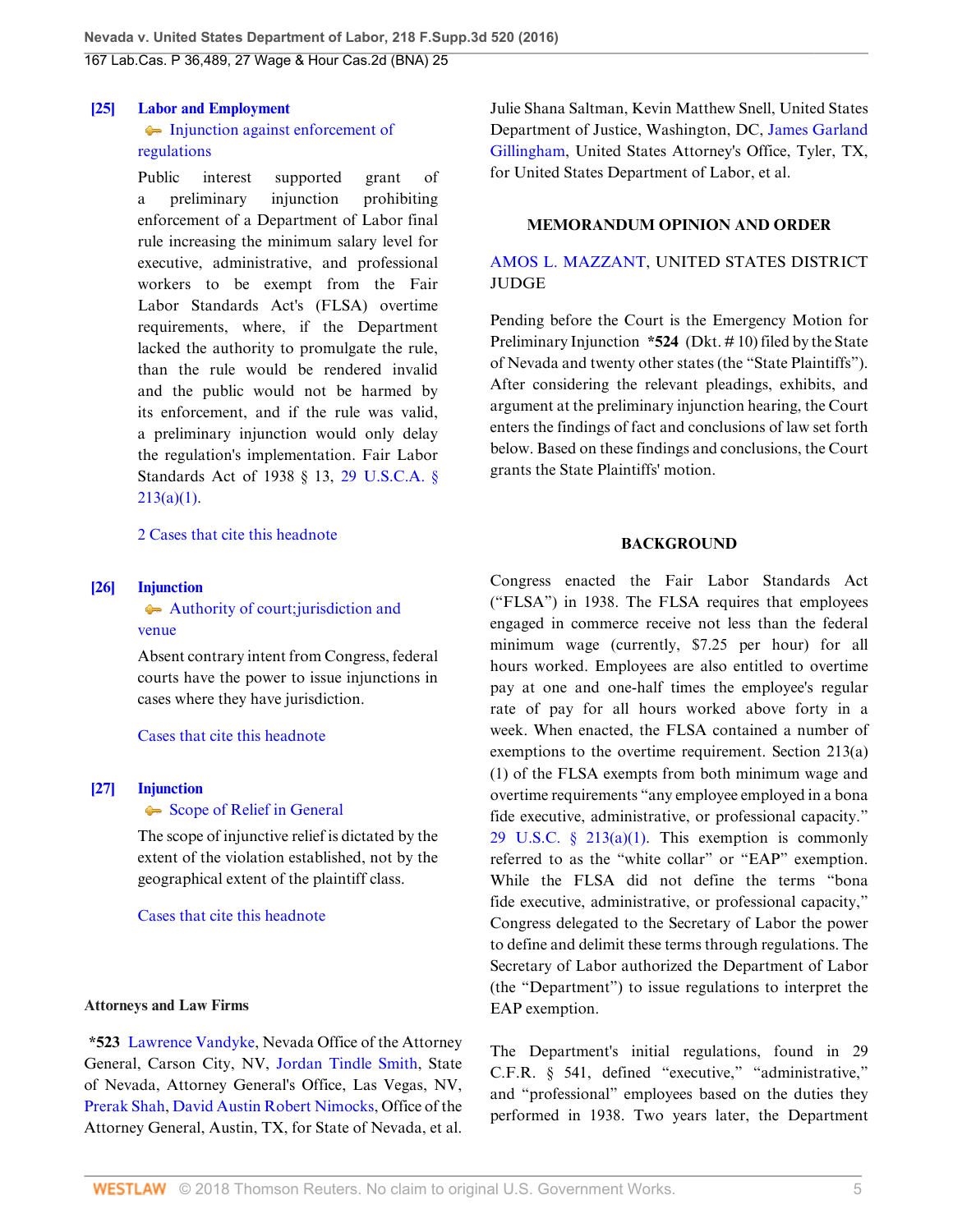revised the regulations to require EAP employees to be paid on a salary basis.

In 1949, the Department again amended the regulations. These regulations established the "long" test and the "short" test for assessing whether an employee qualified for the EAP exemption. The long test combined a low minimum salary level with a rigorous duties test, which restricted the amount of nonexempt work an employee could do to remain exempt. The short test combined a higher minimum salary level with an easier duties test that did not restrict amounts of nonexempt work. After the Department implemented the long and short tests, Congress amended  $29 \text{ U.S.C. }$  §  $213(a)(1)$  in 1961. This amendment permitted the Department to define and delimit the EAP categories "from time to time."

In 2004, the Department eliminated the long and short tests, replacing them with the "standard" duties test that did not restrict the amount of nonexempt work an exempt employee could perform. The Department also set a salary level equivalent to the lower salary that the Department previously used for the long test. The 2004 regulations, which are currently in effect, require an employee to meet the following three criteria to qualify for the EAP exemption. First, the employee must be paid on a salary basis (the "salary-basis test"). Second, an employee must be paid at least the minimum salary level established by the regulations (the "salary-level test"). The current minimum salary level to qualify for the exemption is \$455 per week (\$23,660 annually). And third, an employee must perform executive, administrative, or professional duties (the "duties test").

On March 23, 2014, President Obama issued a memorandum directing the Secretary of Labor to "modernize and streamline the existing overtime regulations for executive, administrative, and professional employees." **\*525** [Presidential Memorandum of](http://www.westlaw.com/Link/Document/FullText?findType=l&pubNum=0001037&cite=UUID(I3F4A2490BAFE11E3A343F88A0D45685A)&originatingDoc=I108f8530b17511e6afc8be5a5c08bae9&refType=CP&fi=co_pp_sp_1037_18737&originationContext=document&vr=3.0&rs=cblt1.0&transitionType=DocumentItem&contextData=(sc.UserEnteredCitation)#co_pp_sp_1037_18737) [March 13, 2014; Updating and Modernizing Overtime](http://www.westlaw.com/Link/Document/FullText?findType=l&pubNum=0001037&cite=UUID(I3F4A2490BAFE11E3A343F88A0D45685A)&originatingDoc=I108f8530b17511e6afc8be5a5c08bae9&refType=CP&fi=co_pp_sp_1037_18737&originationContext=document&vr=3.0&rs=cblt1.0&transitionType=DocumentItem&contextData=(sc.UserEnteredCitation)#co_pp_sp_1037_18737) [Regulations, 79 Fed. Reg. 18,737, 18,737 \(Mar. 13, 2014\)](http://www.westlaw.com/Link/Document/FullText?findType=l&pubNum=0001037&cite=UUID(I3F4A2490BAFE11E3A343F88A0D45685A)&originatingDoc=I108f8530b17511e6afc8be5a5c08bae9&refType=CP&fi=co_pp_sp_1037_18737&originationContext=document&vr=3.0&rs=cblt1.0&transitionType=DocumentItem&contextData=(sc.UserEnteredCitation)#co_pp_sp_1037_18737). Although the Department revised the regulations in 2004, the President opined, "regulations regarding...overtime requirements...for executive, administrative, and professional employees...have not kept up with our modern economy." *[Id.](http://www.westlaw.com/Link/Document/FullText?findType=l&pubNum=0001037&cite=UUID(I3F4A2490BAFE11E3A343F88A0D45685A)&originatingDoc=I108f8530b17511e6afc8be5a5c08bae9&refType=CP&fi=co_pp_sp_1037_18737&originationContext=document&vr=3.0&rs=cblt1.0&transitionType=DocumentItem&contextData=(sc.UserEnteredCitation)#co_pp_sp_1037_18737)* In response to the President's memorandum, the Department published a Notice of Proposed Rulemaking to revise 29 C.F.R. Part 541. The Department received more than 293,000 comments on the

proposed rule, including comments from businesses and state governments, before publishing the final version of the rule (the "Final Rule") on May 23, 2016.

Effective December 1, 2016, the Final Rule will increase the minimum salary level for exempt employees from \$455 per week (\$23,660 annually) to \$921 per week (\$47,892 annually). The new salary level is based upon the 40th percentile of weekly earnings of full-time salaried workers in the lowest wage region of the country, which is currently the South. The Final Rule also establishes an automatic updating mechanism that adjusts the minimum salary level every three years. The first automatic increase will occur on January 1, 2020.

The State Plaintiffs filed suit against the Department, the Wage and Hour Division of the Department, and their agents (collectively, "Defendants") challenging the Final Rule (Dkt. # 1). On October 12, 2016, the State Plaintiffs moved for emergency preliminary injunctive relief (Dkt. # 10). Defendants filed their response on October 31, 2016 (Dkt. # 37). The State Plaintiffs filed their reply on November 10, 2016 (Dkt. # 50). Defendants filed their surreply on November 15, 2016 (Dkt. # 51).

The Plano Chamber of Commerce and over fifty other business organizations (the "Business Plaintiffs") challenged the Final Rule in *Plano Chamber of Commerce et al. v. Perez et al.*, No. 4:16–cv–732 (E.D. Tex. Sept. 20, 2016). On October 14, 2016, the Business Plaintiffs moved for expedited summary judgment (No. 4:16–cv– 732, Dkt. # 7; No. 4:16–cv–731, Dkt. # 35). The Court consolidated the Business Plaintiffs' action with the State Plaintiffs' action on the unopposed motion from the Business Plaintiffs. In evaluating the merits of the State Plaintiffs' preliminary injunction, the Court considered the Business Plaintiffs' summary judgment motion as an amicus brief in support of the preliminary injunction for overlapping issues (Dkt. # 33). The Court also considered Defendants' opposing amicus brief (Dkt. # 46).

On November 16, 2016, the Court held a preliminary injunction hearing to consider oral argument regarding the State Plaintiffs' motion.

# **JURISDICTION**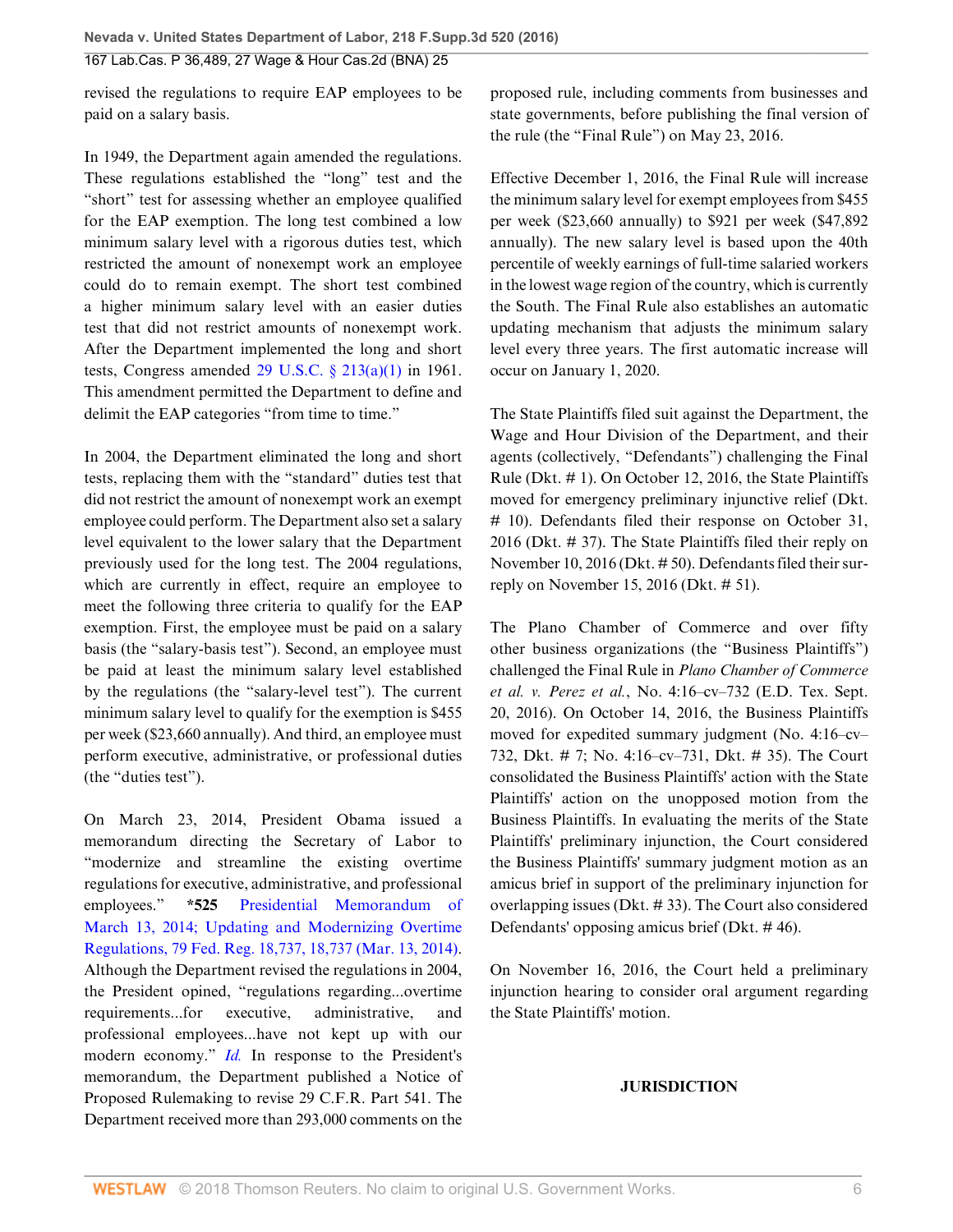This matter presents a federal question and therefore the Court has subject matter jurisdiction pursuant to [28](http://www.westlaw.com/Link/Document/FullText?findType=L&pubNum=1000546&cite=28USCAS1331&originatingDoc=I108f8530b17511e6afc8be5a5c08bae9&refType=LQ&originationContext=document&vr=3.0&rs=cblt1.0&transitionType=DocumentItem&contextData=(sc.UserEnteredCitation)) [U.S.C. § 1331.](http://www.westlaw.com/Link/Document/FullText?findType=L&pubNum=1000546&cite=28USCAS1331&originatingDoc=I108f8530b17511e6afc8be5a5c08bae9&refType=LQ&originationContext=document&vr=3.0&rs=cblt1.0&transitionType=DocumentItem&contextData=(sc.UserEnteredCitation)) The Court has authority to grant injunctive relief pursuant to [Rule 65 of the Federal Rules of Civil](http://www.westlaw.com/Link/Document/FullText?findType=L&pubNum=1000600&cite=USFRCPR65&originatingDoc=I108f8530b17511e6afc8be5a5c08bae9&refType=LQ&originationContext=document&vr=3.0&rs=cblt1.0&transitionType=DocumentItem&contextData=(sc.UserEnteredCitation)) [Procedure](http://www.westlaw.com/Link/Document/FullText?findType=L&pubNum=1000600&cite=USFRCPR65&originatingDoc=I108f8530b17511e6afc8be5a5c08bae9&refType=LQ&originationContext=document&vr=3.0&rs=cblt1.0&transitionType=DocumentItem&contextData=(sc.UserEnteredCitation)) and review administrative decisions pursuant to [5 U.S.C. § 702](http://www.westlaw.com/Link/Document/FullText?findType=L&pubNum=1000546&cite=5USCAS702&originatingDoc=I108f8530b17511e6afc8be5a5c08bae9&refType=LQ&originationContext=document&vr=3.0&rs=cblt1.0&transitionType=DocumentItem&contextData=(sc.UserEnteredCitation)) of the Administrative Procedures Act ("APA").

<span id="page-6-2"></span><span id="page-6-1"></span><span id="page-6-0"></span>**[\[1](#page-0-0)] [\[2](#page-0-1)] [\[3\]](#page-0-2)** The Court begins by examining whether Accordingly, the automatic updating mechanism is ripe the State Plaintiffs have standing to sue in federal court. Article III of the Constitution limits federal jurisdiction to "Cases" and "Controversies." A party that cannot present a case or controversy within the meaning of Article III does not have standing. Under the three-part test for Article III standing, a plaintiff must show an injury that is "concrete, particularized, and actual or imminent; fairly traceable to the challenged action; and redressable by a favorable ruling." *[Clapper v. Amnesty Int'l USA](http://www.westlaw.com/Link/Document/FullText?findType=Y&serNum=2029935439&pubNum=0000708&originatingDoc=I108f8530b17511e6afc8be5a5c08bae9&refType=RP&fi=co_pp_sp_708_1147&originationContext=document&vr=3.0&rs=cblt1.0&transitionType=DocumentItem&contextData=(sc.UserEnteredCitation)#co_pp_sp_708_1147)*, ––– [U.S. ––––, 133 S.Ct. 1138, 1147, 185 L.Ed.2d 264 \(2013\)](http://www.westlaw.com/Link/Document/FullText?findType=Y&serNum=2029935439&pubNum=0000708&originatingDoc=I108f8530b17511e6afc8be5a5c08bae9&refType=RP&fi=co_pp_sp_708_1147&originationContext=document&vr=3.0&rs=cblt1.0&transitionType=DocumentItem&contextData=(sc.UserEnteredCitation)#co_pp_sp_708_1147) (internal quotation **\*526** marks and citation omitted). The State Plaintiffs face imminent monetary loss that is traceable to the Department's Final Rule. They would also receive redress if the Court determines the Final Rule is unlawful. Defendants do not contest standing. Therefore, the Court confirms that the State Plaintiffs have Article III standing.

<span id="page-6-4"></span><span id="page-6-3"></span>**[\[4](#page-1-0)] [\[5](#page-1-1)]** Defendants claim the State Plaintiffs' challenges to the automatic updating mechanism are not ripe for adjudication. The Court is not persuaded by this argument. A challenge to administrative regulations is fit for review if "(1) the questions presented are 'purely legal one[s],' (2) the challenged regulations constitute 'final agency action,' and (3) further factual development would not 'significantly advance [the Court's] ability to deal with the legal issues presented.' " *[Texas v. United States](http://www.westlaw.com/Link/Document/FullText?findType=Y&serNum=2012937988&pubNum=0000506&originatingDoc=I108f8530b17511e6afc8be5a5c08bae9&refType=RP&fi=co_pp_sp_506_498&originationContext=document&vr=3.0&rs=cblt1.0&transitionType=DocumentItem&contextData=(sc.UserEnteredCitation)#co_pp_sp_506_498)*, [497 F.3d 491, 498–99 \(5th Cir. 2007\)](http://www.westlaw.com/Link/Document/FullText?findType=Y&serNum=2012937988&pubNum=0000506&originatingDoc=I108f8530b17511e6afc8be5a5c08bae9&refType=RP&fi=co_pp_sp_506_498&originationContext=document&vr=3.0&rs=cblt1.0&transitionType=DocumentItem&contextData=(sc.UserEnteredCitation)#co_pp_sp_506_498) (internal quotation marks omitted) (citing *[Nat'l Park Hosp. Ass'n v. Dep't of](http://www.westlaw.com/Link/Document/FullText?findType=Y&serNum=2003378345&pubNum=0000708&originatingDoc=I108f8530b17511e6afc8be5a5c08bae9&refType=RP&originationContext=document&vr=3.0&rs=cblt1.0&transitionType=DocumentItem&contextData=(sc.UserEnteredCitation)) Interior*[, 538 U.S. 803, 812, 123 S.Ct. 2026, 155 L.Ed.2d](http://www.westlaw.com/Link/Document/FullText?findType=Y&serNum=2003378345&pubNum=0000708&originatingDoc=I108f8530b17511e6afc8be5a5c08bae9&refType=RP&originationContext=document&vr=3.0&rs=cblt1.0&transitionType=DocumentItem&contextData=(sc.UserEnteredCitation)) [1017 \(2003\)\)](http://www.westlaw.com/Link/Document/FullText?findType=Y&serNum=2003378345&pubNum=0000708&originatingDoc=I108f8530b17511e6afc8be5a5c08bae9&refType=RP&originationContext=document&vr=3.0&rs=cblt1.0&transitionType=DocumentItem&contextData=(sc.UserEnteredCitation)). Here, the State Plaintiffs make only legal arguments. They question the lawfulness of the Final Rule, the Department's authority to promulgate it, and whether the automatic updating mechanism complies with APA requirements. All parts of the Final Rule constitute final agency action because the rule was published and is set to go into effect on December 1, 2016. Further, the Final Rule creates new legal obligations for employers who must pay a higher salary level for certain employees to be exempt from overtime. *See [Bennett v. Spear](http://www.westlaw.com/Link/Document/FullText?findType=Y&serNum=1997071742&pubNum=0000708&originatingDoc=I108f8530b17511e6afc8be5a5c08bae9&refType=RP&originationContext=document&vr=3.0&rs=cblt1.0&transitionType=DocumentItem&contextData=(sc.UserEnteredCitation))*, 520

[U.S. 154, 177–78, 117 S.Ct. 1154, 137 L.Ed.2d 281 \(1997\)](http://www.westlaw.com/Link/Document/FullText?findType=Y&serNum=1997071742&pubNum=0000708&originatingDoc=I108f8530b17511e6afc8be5a5c08bae9&refType=RP&originationContext=document&vr=3.0&rs=cblt1.0&transitionType=DocumentItem&contextData=(sc.UserEnteredCitation)) (stating the two-part test for "final agency action" to include an action that marks the consummation of the agency's decision-making process and an action where "rights or obligations have been determined, or from which legal consequences will flow"). The facts of this case have sufficiently developed to address the legality of the Department's Final Rule at this stage in the litigation. for review.

#### <span id="page-6-7"></span><span id="page-6-6"></span>**LEGAL STANDARD**

<span id="page-6-5"></span>**[\[6](#page-1-2)] [\[7\]](#page-1-3) [\[8](#page-1-4)]** A party seeking a preliminary injunction must establish the following elements: (1) a substantial likelihood of success on the merits; (2) a substantial threat that plaintiffs will suffer irreparable harm if the injunction is not granted; (3) that the threatened injury outweighs any damage that the injunction might cause the defendant; and (4) that the injunction will not disserve the public interest. *[Nichols v. Alcatel USA, Inc.](http://www.westlaw.com/Link/Document/FullText?findType=Y&serNum=2016354732&pubNum=0000506&originatingDoc=I108f8530b17511e6afc8be5a5c08bae9&refType=RP&fi=co_pp_sp_506_372&originationContext=document&vr=3.0&rs=cblt1.0&transitionType=DocumentItem&contextData=(sc.UserEnteredCitation)#co_pp_sp_506_372)*, 532 F.3d [364, 372 \(5th Cir. 2008\)](http://www.westlaw.com/Link/Document/FullText?findType=Y&serNum=2016354732&pubNum=0000506&originatingDoc=I108f8530b17511e6afc8be5a5c08bae9&refType=RP&fi=co_pp_sp_506_372&originationContext=document&vr=3.0&rs=cblt1.0&transitionType=DocumentItem&contextData=(sc.UserEnteredCitation)#co_pp_sp_506_372). "A preliminary injunction is an extraordinary remedy and should only be granted if the plaintiffs have clearly carried the burden of persuasion on all four requirements." *[Id.](http://www.westlaw.com/Link/Document/FullText?findType=Y&serNum=2016354732&pubNum=0000506&originatingDoc=I108f8530b17511e6afc8be5a5c08bae9&refType=RP&originationContext=document&vr=3.0&rs=cblt1.0&transitionType=DocumentItem&contextData=(sc.UserEnteredCitation))* Nevertheless, a movant " 'is not required to prove its case in full at a preliminary injunction hearing.' " *[Fed. Sav. & Loan Ins. Corp. v. Dixon](http://www.westlaw.com/Link/Document/FullText?findType=Y&serNum=1987159740&pubNum=0000350&originatingDoc=I108f8530b17511e6afc8be5a5c08bae9&refType=RP&fi=co_pp_sp_350_558&originationContext=document&vr=3.0&rs=cblt1.0&transitionType=DocumentItem&contextData=(sc.UserEnteredCitation)#co_pp_sp_350_558)*, [835 F.2d 554, 558 \(5th Cir. 1987\)](http://www.westlaw.com/Link/Document/FullText?findType=Y&serNum=1987159740&pubNum=0000350&originatingDoc=I108f8530b17511e6afc8be5a5c08bae9&refType=RP&fi=co_pp_sp_350_558&originationContext=document&vr=3.0&rs=cblt1.0&transitionType=DocumentItem&contextData=(sc.UserEnteredCitation)#co_pp_sp_350_558) (quoting *[Univ. of Tex. v.](http://www.westlaw.com/Link/Document/FullText?findType=Y&serNum=1981118825&pubNum=0000708&originatingDoc=I108f8530b17511e6afc8be5a5c08bae9&refType=RP&originationContext=document&vr=3.0&rs=cblt1.0&transitionType=DocumentItem&contextData=(sc.UserEnteredCitation)) Camenisch*[, 451 U.S. 390, 395, 101 S.Ct. 1830, 68 L.Ed.2d](http://www.westlaw.com/Link/Document/FullText?findType=Y&serNum=1981118825&pubNum=0000708&originatingDoc=I108f8530b17511e6afc8be5a5c08bae9&refType=RP&originationContext=document&vr=3.0&rs=cblt1.0&transitionType=DocumentItem&contextData=(sc.UserEnteredCitation)) [175 \(1981\)\)](http://www.westlaw.com/Link/Document/FullText?findType=Y&serNum=1981118825&pubNum=0000708&originatingDoc=I108f8530b17511e6afc8be5a5c08bae9&refType=RP&originationContext=document&vr=3.0&rs=cblt1.0&transitionType=DocumentItem&contextData=(sc.UserEnteredCitation)). The decision whether to grant a preliminary injunction lies within the sound discretion of the district court. *[Weinberger v. Romero–Barcelo](http://www.westlaw.com/Link/Document/FullText?findType=Y&serNum=1982119204&pubNum=0000708&originatingDoc=I108f8530b17511e6afc8be5a5c08bae9&refType=RP&originationContext=document&vr=3.0&rs=cblt1.0&transitionType=DocumentItem&contextData=(sc.UserEnteredCitation))*, 456 U.S. 305, 320, [102 S.Ct. 1798, 72 L.Ed.2d 91 \(1982\).](http://www.westlaw.com/Link/Document/FullText?findType=Y&serNum=1982119204&pubNum=0000708&originatingDoc=I108f8530b17511e6afc8be5a5c08bae9&refType=RP&originationContext=document&vr=3.0&rs=cblt1.0&transitionType=DocumentItem&contextData=(sc.UserEnteredCitation))

#### **ANALYSIS**

A. Likelihood of Success on the Merits To prevail on their motion for preliminary injunction, the State Plaintiffs must demonstrate a substantial likelihood of success on the merits. This requires a movant to present a prima facie case. *[Daniels Health Scis., LLC v. Vascular](http://www.westlaw.com/Link/Document/FullText?findType=Y&serNum=2029987485&pubNum=0000506&originatingDoc=I108f8530b17511e6afc8be5a5c08bae9&refType=RP&fi=co_pp_sp_506_582&originationContext=document&vr=3.0&rs=cblt1.0&transitionType=DocumentItem&contextData=(sc.UserEnteredCitation)#co_pp_sp_506_582) Health Scis.*[, 710 F.3d 579, 582 \(5th Cir. 2013\)](http://www.westlaw.com/Link/Document/FullText?findType=Y&serNum=2029987485&pubNum=0000506&originatingDoc=I108f8530b17511e6afc8be5a5c08bae9&refType=RP&fi=co_pp_sp_506_582&originationContext=document&vr=3.0&rs=cblt1.0&transitionType=DocumentItem&contextData=(sc.UserEnteredCitation)#co_pp_sp_506_582) (citing *Janvey v. Alguire*[, 647 F.3d 585, 595–96 \(5th Cir. 2011\)\)](http://www.westlaw.com/Link/Document/FullText?findType=Y&serNum=2025759264&pubNum=0000506&originatingDoc=I108f8530b17511e6afc8be5a5c08bae9&refType=RP&fi=co_pp_sp_506_595&originationContext=document&vr=3.0&rs=cblt1.0&transitionType=DocumentItem&contextData=(sc.UserEnteredCitation)#co_pp_sp_506_595). A prima face case does not mean the State Plaintiffs must **\*527** prove they are entitled to summary judgment. *Byrum v. Landreth*[, 566 F.3d 442, 446 \(5th Cir. 2009\)](http://www.westlaw.com/Link/Document/FullText?findType=Y&serNum=2018654088&pubNum=0000506&originatingDoc=I108f8530b17511e6afc8be5a5c08bae9&refType=RP&fi=co_pp_sp_506_446&originationContext=document&vr=3.0&rs=cblt1.0&transitionType=DocumentItem&contextData=(sc.UserEnteredCitation)#co_pp_sp_506_446).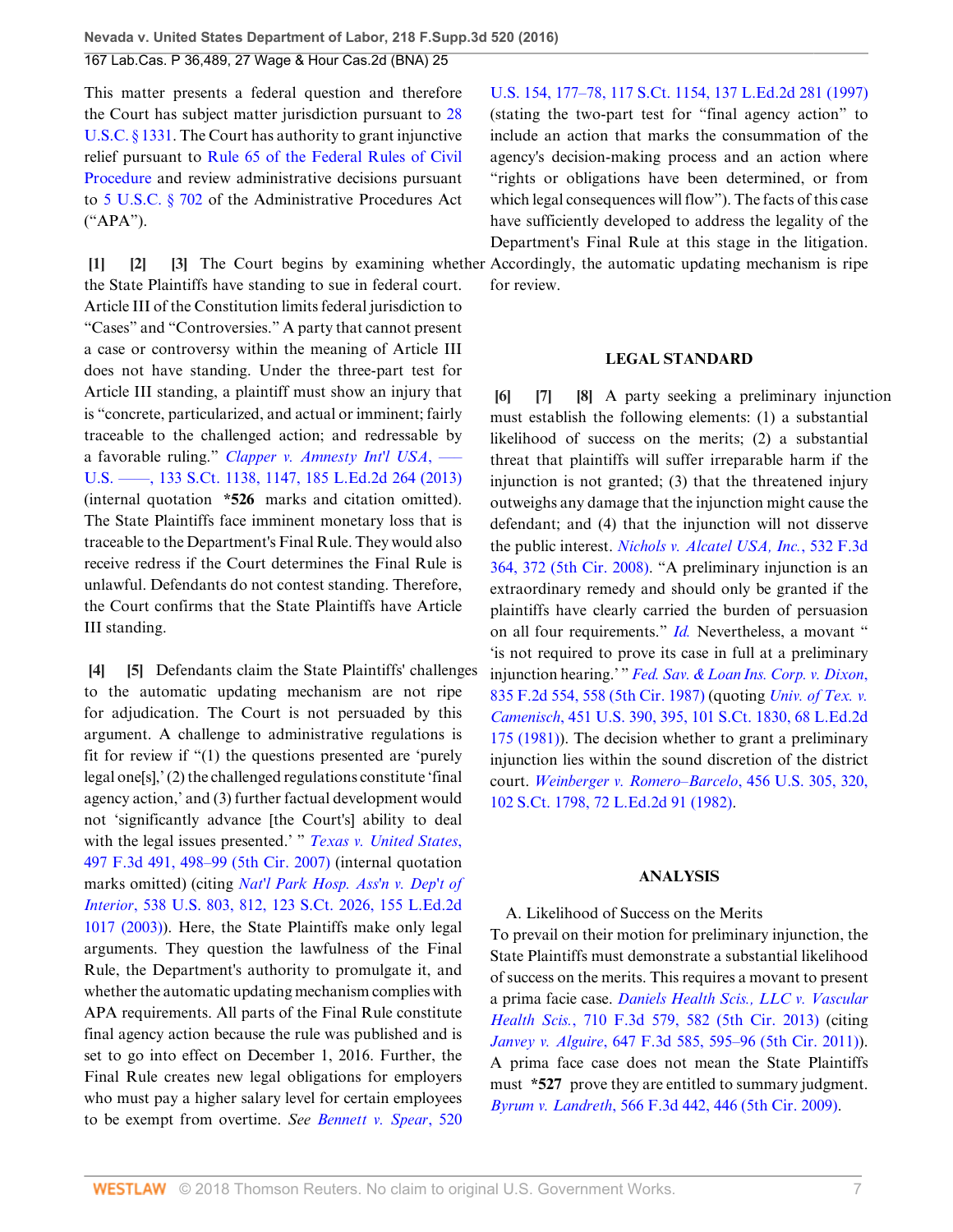# 1. The FLSA's Application to the States

The State Plaintiffs argue the FLSA's overtime requirements violate the Constitution by regulating the States and coercing them to adopt wage policy choices that adversely affect the States' priorities, budgets, and services. The State Plaintiffs rely on *[National League of](http://www.westlaw.com/Link/Document/FullText?findType=Y&serNum=1976142422&pubNum=0000780&originatingDoc=I108f8530b17511e6afc8be5a5c08bae9&refType=RP&originationContext=document&vr=3.0&rs=cblt1.0&transitionType=DocumentItem&contextData=(sc.UserEnteredCitation)) [Cities v. Usery](http://www.westlaw.com/Link/Document/FullText?findType=Y&serNum=1976142422&pubNum=0000780&originatingDoc=I108f8530b17511e6afc8be5a5c08bae9&refType=RP&originationContext=document&vr=3.0&rs=cblt1.0&transitionType=DocumentItem&contextData=(sc.UserEnteredCitation))*, which held the Tenth Amendment limited Congress's power to apply the FLSA's minimum wage and overtime protections to the States. [426 U.S. 833, 851–52,](http://www.westlaw.com/Link/Document/FullText?findType=Y&serNum=1976142422&pubNum=0000708&originatingDoc=I108f8530b17511e6afc8be5a5c08bae9&refType=RP&originationContext=document&vr=3.0&rs=cblt1.0&transitionType=DocumentItem&contextData=(sc.UserEnteredCitation)) [96 S.Ct. 2465, 49 L.Ed.2d 245 \(1976\)](http://www.westlaw.com/Link/Document/FullText?findType=Y&serNum=1976142422&pubNum=0000708&originatingDoc=I108f8530b17511e6afc8be5a5c08bae9&refType=RP&originationContext=document&vr=3.0&rs=cblt1.0&transitionType=DocumentItem&contextData=(sc.UserEnteredCitation)). The Supreme Court recognized:

> One undoubted attribute of state sovereignty is the States' power to determine the wages which shall be paid to those whom they employ in order to carry out their governmental functions, what hours those persons will work, and what compensation will be provided where these employees may be called upon to work overtime.

*Id.* [at 845, 96 S.Ct. 2465.](http://www.westlaw.com/Link/Document/FullText?findType=Y&serNum=1976142422&pubNum=0000708&originatingDoc=I108f8530b17511e6afc8be5a5c08bae9&refType=RP&originationContext=document&vr=3.0&rs=cblt1.0&transitionType=DocumentItem&contextData=(sc.UserEnteredCitation)) The State Plaintiffs acknowledge that the Supreme Court overruled *[Usery](http://www.westlaw.com/Link/Document/FullText?findType=Y&serNum=1976142422&pubNum=0000780&originatingDoc=I108f8530b17511e6afc8be5a5c08bae9&refType=RP&originationContext=document&vr=3.0&rs=cblt1.0&transitionType=DocumentItem&contextData=(sc.UserEnteredCitation))* in *[Garcia v. San](http://www.westlaw.com/Link/Document/FullText?findType=Y&serNum=1985108657&pubNum=0000708&originatingDoc=I108f8530b17511e6afc8be5a5c08bae9&refType=RP&originationContext=document&vr=3.0&rs=cblt1.0&transitionType=DocumentItem&contextData=(sc.UserEnteredCitation)) [Antonio Metropolitan Transit Authority](http://www.westlaw.com/Link/Document/FullText?findType=Y&serNum=1985108657&pubNum=0000708&originatingDoc=I108f8530b17511e6afc8be5a5c08bae9&refType=RP&originationContext=document&vr=3.0&rs=cblt1.0&transitionType=DocumentItem&contextData=(sc.UserEnteredCitation))*, 469 U.S. 528, [105 S.Ct. 1005, 83 L.Ed.2d 1016 \(1985\)](http://www.westlaw.com/Link/Document/FullText?findType=Y&serNum=1985108657&pubNum=0000708&originatingDoc=I108f8530b17511e6afc8be5a5c08bae9&refType=RP&originationContext=document&vr=3.0&rs=cblt1.0&transitionType=DocumentItem&contextData=(sc.UserEnteredCitation)). However, they urge *[Garcia](http://www.westlaw.com/Link/Document/FullText?findType=Y&serNum=1985108657&pubNum=0000780&originatingDoc=I108f8530b17511e6afc8be5a5c08bae9&refType=RP&originationContext=document&vr=3.0&rs=cblt1.0&transitionType=DocumentItem&contextData=(sc.UserEnteredCitation))* has been, or should be, overruled because subsequent decisions have called into question *[Garcia](http://www.westlaw.com/Link/Document/FullText?findType=Y&serNum=1985108657&pubNum=0000780&originatingDoc=I108f8530b17511e6afc8be5a5c08bae9&refType=RP&originationContext=document&vr=3.0&rs=cblt1.0&transitionType=DocumentItem&contextData=(sc.UserEnteredCitation))*'s continuing validity. Accordingly, the State Plaintiffs claim the Department's Final Rule displaces the State Plaintiffs' independence to set employee compensation, similar to the FLSA amendments at issue in *[Usery](http://www.westlaw.com/Link/Document/FullText?findType=Y&serNum=1976142422&pubNum=0000780&originatingDoc=I108f8530b17511e6afc8be5a5c08bae9&refType=RP&originationContext=document&vr=3.0&rs=cblt1.0&transitionType=DocumentItem&contextData=(sc.UserEnteredCitation))*.

Defendants contend that Supreme Court precedent in *[Garcia](http://www.westlaw.com/Link/Document/FullText?findType=Y&serNum=1985108657&pubNum=0000780&originatingDoc=I108f8530b17511e6afc8be5a5c08bae9&refType=RP&originationContext=document&vr=3.0&rs=cblt1.0&transitionType=DocumentItem&contextData=(sc.UserEnteredCitation))* forecloses the State Plaintiffs' argument.

*[Garcia](http://www.westlaw.com/Link/Document/FullText?findType=Y&serNum=1985108657&pubNum=0000780&originatingDoc=I108f8530b17511e6afc8be5a5c08bae9&refType=RP&originationContext=document&vr=3.0&rs=cblt1.0&transitionType=DocumentItem&contextData=(sc.UserEnteredCitation))* controls the disposition of this issue. The Supreme Court in *[Garcia](http://www.westlaw.com/Link/Document/FullText?findType=Y&serNum=1985108657&pubNum=0000780&originatingDoc=I108f8530b17511e6afc8be5a5c08bae9&refType=RP&originationContext=document&vr=3.0&rs=cblt1.0&transitionType=DocumentItem&contextData=(sc.UserEnteredCitation))* established that Congress had authority under the Commerce Clause to impose the FLSA's minimum wage and overtime requirements on state and local employees. [469 U.S. at 554, 105 S.Ct. 1005](http://www.westlaw.com/Link/Document/FullText?findType=Y&serNum=1985108657&pubNum=0000708&originatingDoc=I108f8530b17511e6afc8be5a5c08bae9&refType=RP&originationContext=document&vr=3.0&rs=cblt1.0&transitionType=DocumentItem&contextData=(sc.UserEnteredCitation)). The Supreme Court overruled *[Usery](http://www.westlaw.com/Link/Document/FullText?findType=Y&serNum=1976142422&pubNum=0000780&originatingDoc=I108f8530b17511e6afc8be5a5c08bae9&refType=RP&originationContext=document&vr=3.0&rs=cblt1.0&transitionType=DocumentItem&contextData=(sc.UserEnteredCitation))* because it found rules based on the subjective determination of "integral" or "traditional" governmental functions provide little or no guidance in determining the boundaries of federal and state power. *Id.* [at 546–47, 105 S.Ct. 1005.](http://www.westlaw.com/Link/Document/FullText?findType=Y&serNum=1985108657&pubNum=0000708&originatingDoc=I108f8530b17511e6afc8be5a5c08bae9&refType=RP&originationContext=document&vr=3.0&rs=cblt1.0&transitionType=DocumentItem&contextData=(sc.UserEnteredCitation)) In the line of cases following *[Garcia](http://www.westlaw.com/Link/Document/FullText?findType=Y&serNum=1985108657&pubNum=0000780&originatingDoc=I108f8530b17511e6afc8be5a5c08bae9&refType=RP&originationContext=document&vr=3.0&rs=cblt1.0&transitionType=DocumentItem&contextData=(sc.UserEnteredCitation))*, the Supreme Court

has imposed limits on the power of Congress to enact legislation that affects state and local governments. *See, e.g.*, *Printz v. United States*[, 521 U.S. 898, 935, 117](http://www.westlaw.com/Link/Document/FullText?findType=Y&serNum=1997135848&pubNum=0000708&originatingDoc=I108f8530b17511e6afc8be5a5c08bae9&refType=RP&originationContext=document&vr=3.0&rs=cblt1.0&transitionType=DocumentItem&contextData=(sc.UserEnteredCitation)) [S.Ct. 2365, 138 L.Ed.2d 914 \(1997\)](http://www.westlaw.com/Link/Document/FullText?findType=Y&serNum=1997135848&pubNum=0000708&originatingDoc=I108f8530b17511e6afc8be5a5c08bae9&refType=RP&originationContext=document&vr=3.0&rs=cblt1.0&transitionType=DocumentItem&contextData=(sc.UserEnteredCitation)) (holding Congress cannot compel the states to enact or administer a federal regulatory program). However, no Supreme Court case has specifically overruled *[Garcia](http://www.westlaw.com/Link/Document/FullText?findType=Y&serNum=1985108657&pubNum=0000780&originatingDoc=I108f8530b17511e6afc8be5a5c08bae9&refType=RP&originationContext=document&vr=3.0&rs=cblt1.0&transitionType=DocumentItem&contextData=(sc.UserEnteredCitation))*. The Supreme Court has declared that lower courts must follow precedent and allow the Supreme Court to overrule its decisions. *[Agostini](http://www.westlaw.com/Link/Document/FullText?findType=Y&serNum=1997131755&pubNum=0000708&originatingDoc=I108f8530b17511e6afc8be5a5c08bae9&refType=RP&originationContext=document&vr=3.0&rs=cblt1.0&transitionType=DocumentItem&contextData=(sc.UserEnteredCitation)) v. Felton*[, 521 U.S. 203, 237, 117 S.Ct. 1997, 138 L.Ed.2d](http://www.westlaw.com/Link/Document/FullText?findType=Y&serNum=1997131755&pubNum=0000708&originatingDoc=I108f8530b17511e6afc8be5a5c08bae9&refType=RP&originationContext=document&vr=3.0&rs=cblt1.0&transitionType=DocumentItem&contextData=(sc.UserEnteredCitation)) [391 \(1997\)](http://www.westlaw.com/Link/Document/FullText?findType=Y&serNum=1997131755&pubNum=0000708&originatingDoc=I108f8530b17511e6afc8be5a5c08bae9&refType=RP&originationContext=document&vr=3.0&rs=cblt1.0&transitionType=DocumentItem&contextData=(sc.UserEnteredCitation)) (quoting *[Rodriguez de Quijas v. Shearson/Am.](http://www.westlaw.com/Link/Document/FullText?findType=Y&serNum=1989072203&pubNum=0000708&originatingDoc=I108f8530b17511e6afc8be5a5c08bae9&refType=RP&fi=co_pp_sp_708_484&originationContext=document&vr=3.0&rs=cblt1.0&transitionType=DocumentItem&contextData=(sc.UserEnteredCitation)#co_pp_sp_708_484) Express, Inc.*[, 490 U.S. 477, 484, 109 S.Ct. 1917, 104](http://www.westlaw.com/Link/Document/FullText?findType=Y&serNum=1989072203&pubNum=0000708&originatingDoc=I108f8530b17511e6afc8be5a5c08bae9&refType=RP&fi=co_pp_sp_708_484&originationContext=document&vr=3.0&rs=cblt1.0&transitionType=DocumentItem&contextData=(sc.UserEnteredCitation)#co_pp_sp_708_484) [L.Ed.2d 526 \(1989\)](http://www.westlaw.com/Link/Document/FullText?findType=Y&serNum=1989072203&pubNum=0000708&originatingDoc=I108f8530b17511e6afc8be5a5c08bae9&refType=RP&fi=co_pp_sp_708_484&originationContext=document&vr=3.0&rs=cblt1.0&transitionType=DocumentItem&contextData=(sc.UserEnteredCitation)#co_pp_sp_708_484)).

Therefore, the Court will follow *[Garcia](http://www.westlaw.com/Link/Document/FullText?findType=Y&serNum=1985108657&pubNum=0000780&originatingDoc=I108f8530b17511e6afc8be5a5c08bae9&refType=RP&originationContext=document&vr=3.0&rs=cblt1.0&transitionType=DocumentItem&contextData=(sc.UserEnteredCitation))* and apply the FLSA to the States.

<span id="page-7-0"></span>**[\[9](#page-1-5)]** The State Plaintiffs also argue the FLSA does not apply to the States based on the clear statement rule. This argument likewise does not succeed. Under the FLSA, employers are required to pay the federal minimum wage to their employees or those "employed in an enterprise engaged in commerce or in the production of goods for commerce." [29 U.S.C. § 206](http://www.westlaw.com/Link/Document/FullText?findType=L&pubNum=1000546&cite=29USCAS206&originatingDoc=I108f8530b17511e6afc8be5a5c08bae9&refType=LQ&originationContext=document&vr=3.0&rs=cblt1.0&transitionType=DocumentItem&contextData=(sc.UserEnteredCitation)). "Enterprise engaged in commerce or in the production of goods for commerce" is defined to include the "activity of a public agency." *Id.* § 203(s)(1)(C). A "public agency" means "the government of a State or political subdivision thereof; any agency of...a State, or a political subdivision of a State." *Id.* § 203(x). Thus, Congress was **\*528** clear in its intention for the FLSA to apply to States.

## <span id="page-7-1"></span>2. Statutory Construction and *[Chevron](http://www.westlaw.com/Link/Document/FullText?findType=Y&serNum=1984130736&pubNum=0000780&originatingDoc=I108f8530b17511e6afc8be5a5c08bae9&refType=RP&originationContext=document&vr=3.0&rs=cblt1.0&transitionType=DocumentItem&contextData=(sc.UserEnteredCitation))* Deference

**[\[10](#page-1-6)]** When reviewing an agency's construction of a statute, the Court applies a two-step process. The Court first determines "whether Congress has directly spoken to the precise question at issue." *[Chevron, U.S.A., Inc. v. Nat.](http://www.westlaw.com/Link/Document/FullText?findType=Y&serNum=1984130736&pubNum=0000708&originatingDoc=I108f8530b17511e6afc8be5a5c08bae9&refType=RP&originationContext=document&vr=3.0&rs=cblt1.0&transitionType=DocumentItem&contextData=(sc.UserEnteredCitation)) Res. Def. Council, Inc.*[, 467 U.S. 837, 842, 104 S.Ct. 2778,](http://www.westlaw.com/Link/Document/FullText?findType=Y&serNum=1984130736&pubNum=0000708&originatingDoc=I108f8530b17511e6afc8be5a5c08bae9&refType=RP&originationContext=document&vr=3.0&rs=cblt1.0&transitionType=DocumentItem&contextData=(sc.UserEnteredCitation)) [81 L.Ed.2d 694 \(1984\)](http://www.westlaw.com/Link/Document/FullText?findType=Y&serNum=1984130736&pubNum=0000708&originatingDoc=I108f8530b17511e6afc8be5a5c08bae9&refType=RP&originationContext=document&vr=3.0&rs=cblt1.0&transitionType=DocumentItem&contextData=(sc.UserEnteredCitation)). "If the intent of Congress is clear, that is the end of the matter; for the court, as well as the agency, must give effect to the unambiguously expressed intent of Congress." *Id.* [at 842–43, 104 S.Ct. 2778.](http://www.westlaw.com/Link/Document/FullText?findType=Y&serNum=1984130736&pubNum=0000708&originatingDoc=I108f8530b17511e6afc8be5a5c08bae9&refType=RP&originationContext=document&vr=3.0&rs=cblt1.0&transitionType=DocumentItem&contextData=(sc.UserEnteredCitation)) Second, if Congress has not unambiguously expressed its intent regarding the precise question at issue, then the Court will defer to the agency's interpretation unless it is "arbitrary, capricious, or manifestly contrary to the statute." *Id.* [at](http://www.westlaw.com/Link/Document/FullText?findType=Y&serNum=1984130736&pubNum=0000708&originatingDoc=I108f8530b17511e6afc8be5a5c08bae9&refType=RP&originationContext=document&vr=3.0&rs=cblt1.0&transitionType=DocumentItem&contextData=(sc.UserEnteredCitation)) [844, 104 S.Ct. 2778.](http://www.westlaw.com/Link/Document/FullText?findType=Y&serNum=1984130736&pubNum=0000708&originatingDoc=I108f8530b17511e6afc8be5a5c08bae9&refType=RP&originationContext=document&vr=3.0&rs=cblt1.0&transitionType=DocumentItem&contextData=(sc.UserEnteredCitation))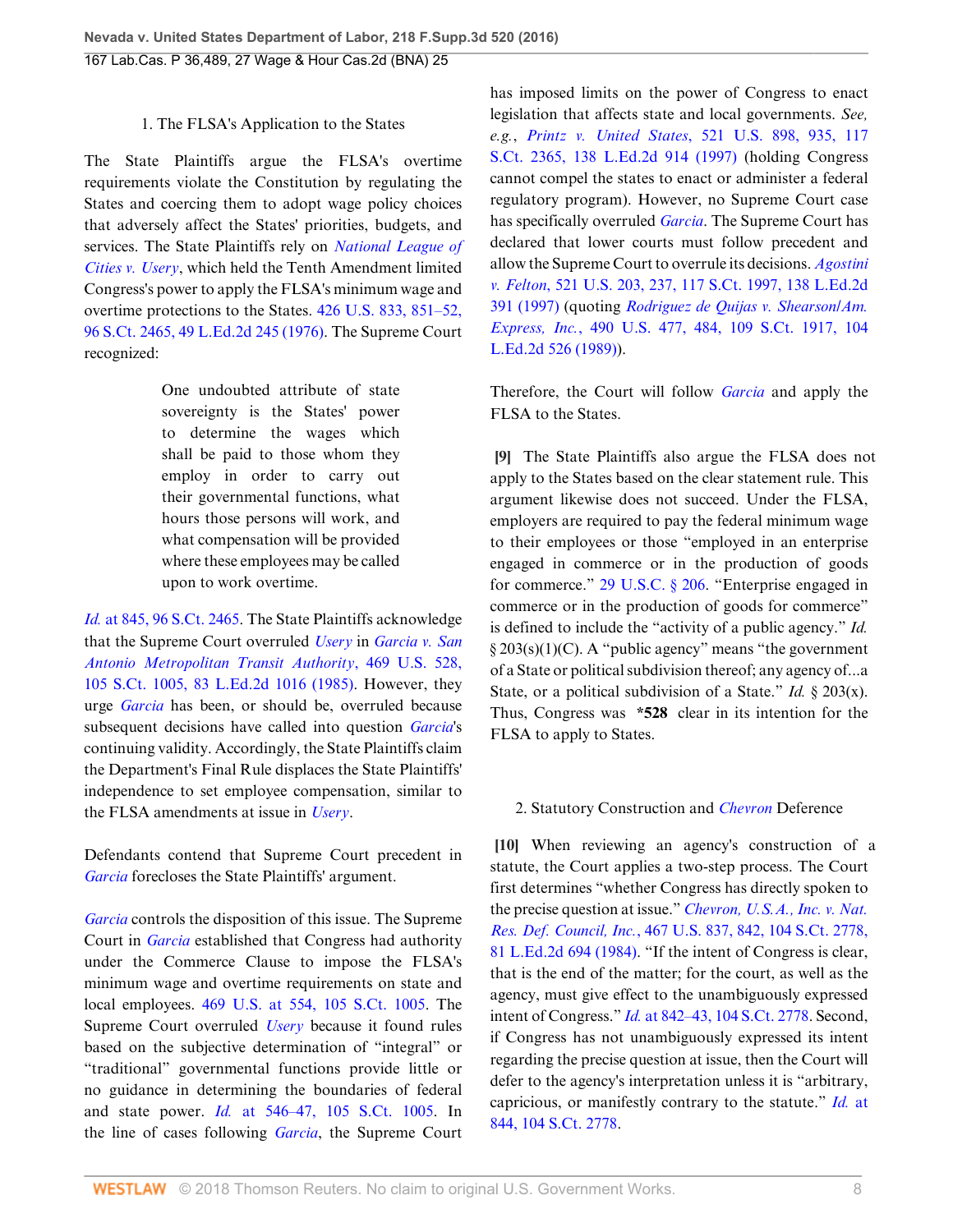apply "traditional tools of statutory construction" to determine whether the statute is ambiguous. *Id.* [at 843](http://www.westlaw.com/Link/Document/FullText?findType=Y&serNum=1984130736&pubNum=0000708&originatingDoc=I108f8530b17511e6afc8be5a5c08bae9&refType=RP&originationContext=document&vr=3.0&rs=cblt1.0&transitionType=DocumentItem&contextData=(sc.UserEnteredCitation)) [n.9, 104 S.Ct. 2778](http://www.westlaw.com/Link/Document/FullText?findType=Y&serNum=1984130736&pubNum=0000708&originatingDoc=I108f8530b17511e6afc8be5a5c08bae9&refType=RP&originationContext=document&vr=3.0&rs=cblt1.0&transitionType=DocumentItem&contextData=(sc.UserEnteredCitation)). A statute is ambiguous if it is susceptible to more than one reasonable interpretation or more than one accepted meaning. *[United Servs. Auto](http://www.westlaw.com/Link/Document/FullText?findType=Y&serNum=1996274269&pubNum=0000506&originatingDoc=I108f8530b17511e6afc8be5a5c08bae9&refType=RP&fi=co_pp_sp_506_146&originationContext=document&vr=3.0&rs=cblt1.0&transitionType=DocumentItem&contextData=(sc.UserEnteredCitation)#co_pp_sp_506_146) Ass'n v. Perry*[, 102 F.3d 144, 146 \(5th Cir. 1996\).](http://www.westlaw.com/Link/Document/FullText?findType=Y&serNum=1996274269&pubNum=0000506&originatingDoc=I108f8530b17511e6afc8be5a5c08bae9&refType=RP&fi=co_pp_sp_506_146&originationContext=document&vr=3.0&rs=cblt1.0&transitionType=DocumentItem&contextData=(sc.UserEnteredCitation)#co_pp_sp_506_146) Statutory construction begins with the language of the statute, "the specific context in which that language is used, and the broader context of the statute as a whole." *[Robinson](http://www.westlaw.com/Link/Document/FullText?findType=Y&serNum=1997052884&pubNum=0000708&originatingDoc=I108f8530b17511e6afc8be5a5c08bae9&refType=RP&originationContext=document&vr=3.0&rs=cblt1.0&transitionType=DocumentItem&contextData=(sc.UserEnteredCitation)) v. Shell Oil Co.*[, 519 U.S. 337, 341, 117 S.Ct. 843, 136](http://www.westlaw.com/Link/Document/FullText?findType=Y&serNum=1997052884&pubNum=0000708&originatingDoc=I108f8530b17511e6afc8be5a5c08bae9&refType=RP&originationContext=document&vr=3.0&rs=cblt1.0&transitionType=DocumentItem&contextData=(sc.UserEnteredCitation)) [L.Ed.2d 808 \(1997\).](http://www.westlaw.com/Link/Document/FullText?findType=Y&serNum=1997052884&pubNum=0000708&originatingDoc=I108f8530b17511e6afc8be5a5c08bae9&refType=RP&originationContext=document&vr=3.0&rs=cblt1.0&transitionType=DocumentItem&contextData=(sc.UserEnteredCitation)) The Court may also consider the statute's legislative history and its purpose to ascertain Congress's intent. *[Bellum v. PCE Constructors, Inc.](http://www.westlaw.com/Link/Document/FullText?findType=Y&serNum=2006519017&pubNum=0000506&originatingDoc=I108f8530b17511e6afc8be5a5c08bae9&refType=RP&fi=co_pp_sp_506_739&originationContext=document&vr=3.0&rs=cblt1.0&transitionType=DocumentItem&contextData=(sc.UserEnteredCitation)#co_pp_sp_506_739)*, 407 [F.3d 734, 739 \(5th Cir. 2005\).](http://www.westlaw.com/Link/Document/FullText?findType=Y&serNum=2006519017&pubNum=0000506&originatingDoc=I108f8530b17511e6afc8be5a5c08bae9&refType=RP&fi=co_pp_sp_506_739&originationContext=document&vr=3.0&rs=cblt1.0&transitionType=DocumentItem&contextData=(sc.UserEnteredCitation)#co_pp_sp_506_739) "The judiciary is the final authority on issues of statutory construction and must reject administrative constructions which are contrary to clear congressional intent." *Chevron*[, 467 U.S. at 843 n.9,](http://www.westlaw.com/Link/Document/FullText?findType=Y&serNum=1984130736&pubNum=0000708&originatingDoc=I108f8530b17511e6afc8be5a5c08bae9&refType=RP&originationContext=document&vr=3.0&rs=cblt1.0&transitionType=DocumentItem&contextData=(sc.UserEnteredCitation)) [104 S.Ct. 2778](http://www.westlaw.com/Link/Document/FullText?findType=Y&serNum=1984130736&pubNum=0000708&originatingDoc=I108f8530b17511e6afc8be5a5c08bae9&refType=RP&originationContext=document&vr=3.0&rs=cblt1.0&transitionType=DocumentItem&contextData=(sc.UserEnteredCitation)).

<span id="page-8-4"></span>**[\[15](#page-2-0)]** [Section 213\(a\)\(1\)](http://www.westlaw.com/Link/Document/FullText?findType=L&pubNum=1000546&cite=29USCAS213&originatingDoc=I108f8530b17511e6afc8be5a5c08bae9&refType=SP&originationContext=document&vr=3.0&rs=cblt1.0&transitionType=DocumentItem&contextData=(sc.UserEnteredCitation)#co_pp_7b9b000044381) provides, in relevant part, that "any employee employed in a bona fide executive, administrative, or professional capacity...as such terms are defined and delimited from time to time by regulations of the Secretary" shall be exempt from minimum wage and overtime requirements. [29 U.S.C. § 213\(a\)\(1\)](http://www.westlaw.com/Link/Document/FullText?findType=L&pubNum=1000546&cite=29USCAS213&originatingDoc=I108f8530b17511e6afc8be5a5c08bae9&refType=SP&originationContext=document&vr=3.0&rs=cblt1.0&transitionType=DocumentItem&contextData=(sc.UserEnteredCitation)#co_pp_7b9b000044381).

The State Plaintiffs assert the plain language of the EAP exemption is clear and illustrates Congress's intent. They argue Congress directly and unambiguously spoke about the type of employees that must be exempt from overtime and the considerations to evaluate such employees. Thus, the State Plaintiffs maintain that the Court should decide this issue at the first step of the *[Chevron](http://www.westlaw.com/Link/Document/FullText?findType=Y&serNum=1984130736&pubNum=0000780&originatingDoc=I108f8530b17511e6afc8be5a5c08bae9&refType=RP&originationContext=document&vr=3.0&rs=cblt1.0&transitionType=DocumentItem&contextData=(sc.UserEnteredCitation))* analysis.

Defendants respond that Section  $213(a)(1)$  is ambiguous because Congress did not address or define the terms "bona fide executive, administrative, or professional capacity." Instead, Congress delegated to the Department the broad authority to interpret the terms through regulations. <sup>[1](#page-12-0)</sup> Defendants contend the Final Rule is within its delegated authority and should be reviewed under the deferential standard applied at the second step of *[Chevron](http://www.westlaw.com/Link/Document/FullText?findType=Y&serNum=1984130736&pubNum=0000780&originatingDoc=I108f8530b17511e6afc8be5a5c08bae9&refType=RP&originationContext=document&vr=3.0&rs=cblt1.0&transitionType=DocumentItem&contextData=(sc.UserEnteredCitation))*.

<span id="page-8-7"></span><span id="page-8-6"></span><span id="page-8-5"></span>**[\[16](#page-2-6)] [\[17\]](#page-2-7)** The precise question at issue here is: What constitutes an employee employed **\*529** in an executive, administrative, or professional capacity? The statute is not silent in answering this question. The Court assumes

<span id="page-8-3"></span><span id="page-8-2"></span><span id="page-8-1"></span><span id="page-8-0"></span>**[\[11](#page-2-2)] [\[12](#page-2-3)] [\[13](#page-2-4)] [\[14](#page-2-5)]** At the first step, the Court must the statute does not define a term. *[INS v. Phinpathya](http://www.westlaw.com/Link/Document/FullText?findType=Y&serNum=1984101728&pubNum=0000708&originatingDoc=I108f8530b17511e6afc8be5a5c08bae9&refType=RP&originationContext=document&vr=3.0&rs=cblt1.0&transitionType=DocumentItem&contextData=(sc.UserEnteredCitation))*, Congress's intent from the plain meaning of a word when [464 U.S. 183, 189, 104 S.Ct. 584, 78 L.Ed.2d 401 \(1984\)](http://www.westlaw.com/Link/Document/FullText?findType=Y&serNum=1984101728&pubNum=0000708&originatingDoc=I108f8530b17511e6afc8be5a5c08bae9&refType=RP&originationContext=document&vr=3.0&rs=cblt1.0&transitionType=DocumentItem&contextData=(sc.UserEnteredCitation)). Because [Section 213](http://www.westlaw.com/Link/Document/FullText?findType=L&pubNum=1000546&cite=29USCAS213&originatingDoc=I108f8530b17511e6afc8be5a5c08bae9&refType=LQ&originationContext=document&vr=3.0&rs=cblt1.0&transitionType=DocumentItem&contextData=(sc.UserEnteredCitation)) does not define the terms "executive," "administrative," and "professional," the Court considers their plain meaning at or near the time the statute was enacted. *[Taniguchi v. Kan Pac. Saipan, Ltd.](http://www.westlaw.com/Link/Document/FullText?findType=Y&serNum=2027729178&pubNum=0000708&originatingDoc=I108f8530b17511e6afc8be5a5c08bae9&refType=RP&fi=co_pp_sp_708_2002&originationContext=document&vr=3.0&rs=cblt1.0&transitionType=DocumentItem&contextData=(sc.UserEnteredCitation)#co_pp_sp_708_2002)*, 566 U.S. 560, [132 S.Ct. 1997, 2002, 182 L.Ed.2d 903 \(2012\).](http://www.westlaw.com/Link/Document/FullText?findType=Y&serNum=2027729178&pubNum=0000708&originatingDoc=I108f8530b17511e6afc8be5a5c08bae9&refType=RP&fi=co_pp_sp_708_2002&originationContext=document&vr=3.0&rs=cblt1.0&transitionType=DocumentItem&contextData=(sc.UserEnteredCitation)#co_pp_sp_708_2002) "Beyond the law itself, dictionary definitions inform the plain meaning of a statute." *[United States v. Radley](http://www.westlaw.com/Link/Document/FullText?findType=Y&serNum=2024475202&pubNum=0000506&originatingDoc=I108f8530b17511e6afc8be5a5c08bae9&refType=RP&fi=co_pp_sp_506_182&originationContext=document&vr=3.0&rs=cblt1.0&transitionType=DocumentItem&contextData=(sc.UserEnteredCitation)#co_pp_sp_506_182)*, 632 F.3d 177, 182– [83 \(5th Cir. 2011\)](http://www.westlaw.com/Link/Document/FullText?findType=Y&serNum=2024475202&pubNum=0000506&originatingDoc=I108f8530b17511e6afc8be5a5c08bae9&refType=RP&fi=co_pp_sp_506_182&originationContext=document&vr=3.0&rs=cblt1.0&transitionType=DocumentItem&contextData=(sc.UserEnteredCitation)#co_pp_sp_506_182) (citing *[United States v. Ferguson](http://www.westlaw.com/Link/Document/FullText?findType=Y&serNum=2004459073&pubNum=0000506&originatingDoc=I108f8530b17511e6afc8be5a5c08bae9&refType=RP&fi=co_pp_sp_506_851&originationContext=document&vr=3.0&rs=cblt1.0&transitionType=DocumentItem&contextData=(sc.UserEnteredCitation)#co_pp_sp_506_851)*, 369 [F.3d 847, 851 \(5th Cir. 2004\)](http://www.westlaw.com/Link/Document/FullText?findType=Y&serNum=2004459073&pubNum=0000506&originatingDoc=I108f8530b17511e6afc8be5a5c08bae9&refType=RP&fi=co_pp_sp_506_851&originationContext=document&vr=3.0&rs=cblt1.0&transitionType=DocumentItem&contextData=(sc.UserEnteredCitation)#co_pp_sp_506_851)).

> The Oxford English Dictionary defines "executive" as someone "[c]apable of performance; operative...[a]ctive in execution, energetic...[a]pt or skillful in execution." *Executive*, 8 *The Oxford English Dictionary* (1st ed. 1933). "Administrative" is defined as "[p]ertaining to, or dealing with, the conduct or management of affairs; executive." *Administrative*, 1 *The Oxford English Dictionary* (1st ed. 1933). And the dictionary defines "professional" as "[p]ertaining to, proper to, or connected with a or one's profession or calling...[e]ngaged in one of the learned or skilled professions...[t]hat follows an occupation as his (or her) profession, life-work, or means of livelihood." *Professional*, 8 *The Oxford English Dictionary* (1st ed. Supp. 1933). These words relate to a person's performance, conduct, or function without suggesting salary.

> After reading the plain meanings together with the statute, it is clear Congress intended the EAP exemption to apply to employees doing actual executive, administrative, and professional duties. In other words, Congress defined the EAP exemption with regard to duties, which does not include a minimum salary level. The statute's use of "bona fide" also confirms Congress's intent. "Bona fide" modifies the terms "executive, administrative, and professional capacity." The Oxford English Dictionary defines "bona fide" as "[i]n good faith, with sincerity; genuinely." *Bona fide*, 1 *The Oxford English Dictionary* (1st ed. 1933). The plain meaning of "bona fide" and its placement in the statute indicate Congress intended the EAP exemption to apply based upon the tasks an employee actually performs. Therefore, Congress unambiguously expressed its intent for employees doing "bona fide executive, administrative, and professional capacity" duties to be exempt from overtime.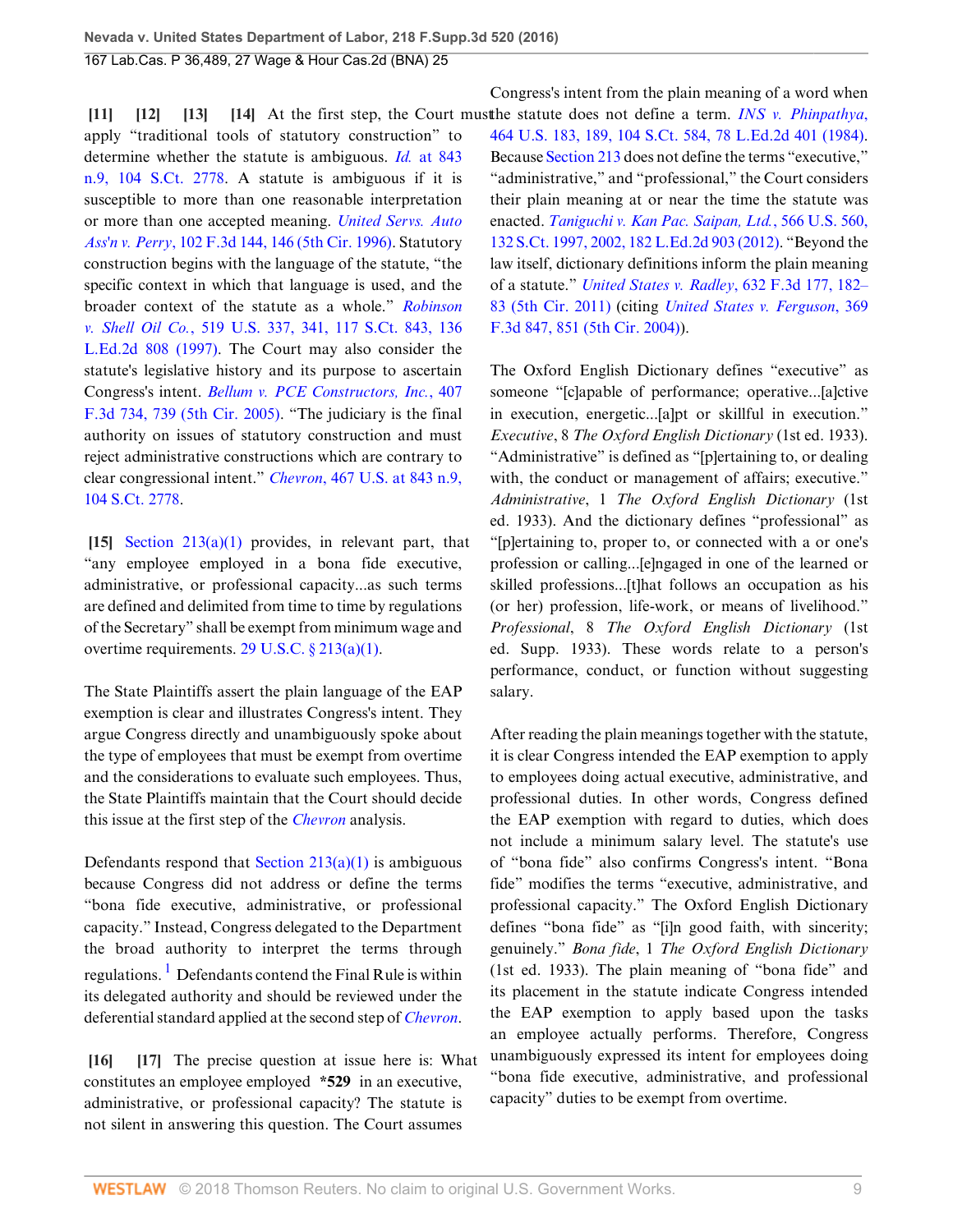Defendants do not dispute or contest the plain meanings of "executive, administrative, and professional" but argue the EAP exemption carries a status as well as function component. Defendants offer the definitions of "capacity" and "position." In 1930, "capacity" was understood to mean "position, condition, character, relation," or "to be in, put into...a position which enables or renders capable." (Dkt. # 51 at p. 6 (citing *Capacity*, 2 *The Oxford English Dictionary* (1st ed. 1933))). "Position" was understood to mean "relative place, situation, or standing; speciffically], social or official rank or status." (Dkt. # 51 at p. 7 (citing *Position*, *Webster's Dictionary* (1st ed. 1942))). Despite the reference to "status" in the definition of "position," the Court is not convinced the plain meanings of "capacity" and "position" reference or imply a salary requirement as set out in the Final Rule.<sup>[2](#page-12-1)</sup> The Supreme Court interprets "capacity" to counsel "in favor of a **\*530** functional, rather than a formal, inquiry, one that views an employee's responsibilities in the context of a particular industry in which the employee works." *[Christopher v. SmithKline Beecham Corp.](http://www.westlaw.com/Link/Document/FullText?findType=Y&serNum=2027916172&pubNum=0000708&originatingDoc=I108f8530b17511e6afc8be5a5c08bae9&refType=RP&fi=co_pp_sp_708_2170&originationContext=document&vr=3.0&rs=cblt1.0&transitionType=DocumentItem&contextData=(sc.UserEnteredCitation)#co_pp_sp_708_2170)*, 567 U.S. 142, [132 S.Ct. 2156, 2170, 183 L.Ed.2d 153 \(2012\).](http://www.westlaw.com/Link/Document/FullText?findType=Y&serNum=2027916172&pubNum=0000708&originatingDoc=I108f8530b17511e6afc8be5a5c08bae9&refType=RP&fi=co_pp_sp_708_2170&originationContext=document&vr=3.0&rs=cblt1.0&transitionType=DocumentItem&contextData=(sc.UserEnteredCitation)#co_pp_sp_708_2170) The plain meanings of the terms in Section  $213(a)(1)$ , as well as Supreme Court precedent, affirms the Court's conclusion that Congress intended the EAP exemption to depend on an employee's duties rather than an employee's salary.

<span id="page-9-2"></span>[Section 213\(a\)\(1\)](http://www.westlaw.com/Link/Document/FullText?findType=L&pubNum=1000546&cite=29USCAS213&originatingDoc=I108f8530b17511e6afc8be5a5c08bae9&refType=SP&originationContext=document&vr=3.0&rs=cblt1.0&transitionType=DocumentItem&contextData=(sc.UserEnteredCitation)#co_pp_7b9b000044381) authorizes the Department to define and delimit these classifications because an employee's duties can change over time.<sup>[3](#page-12-2)</sup> The plain meaning of "define" is to "state explicitly; to limit; to determine the essential qualities of; to determine the precise signification of; to set forth the meaning or meanings of," and the plain meaning of "delimit" is "to fix or mark the limits of: to demarcate; bound." *[Walling v. Yeakley](http://www.westlaw.com/Link/Document/FullText?findType=Y&serNum=1944117964&pubNum=0000350&originatingDoc=I108f8530b17511e6afc8be5a5c08bae9&refType=RP&fi=co_pp_sp_350_831&originationContext=document&vr=3.0&rs=cblt1.0&transitionType=DocumentItem&contextData=(sc.UserEnteredCitation)#co_pp_sp_350_831)*, 140 F.2d 830, [831 \(10th Cir. 1944\)](http://www.westlaw.com/Link/Document/FullText?findType=Y&serNum=1944117964&pubNum=0000350&originatingDoc=I108f8530b17511e6afc8be5a5c08bae9&refType=RP&fi=co_pp_sp_350_831&originationContext=document&vr=3.0&rs=cblt1.0&transitionType=DocumentItem&contextData=(sc.UserEnteredCitation)#co_pp_sp_350_831) (internal quotation marks omitted). While this explicit delegation would give the Department significant leeway to establish the types of duties that might qualify an employee for the exemption, nothing in the EAP exemption indicates that Congress intended the Department to define and delimit with respect to a minimum salary level. Thus, the Department's delegation is limited by the plain meaning of the statute and Congress's intent. Directly in conflict with Congress's intent, the Final Rule states that "[w]hite collar employees subject to the salary level test earning less than \$913 per week will not qualify for the EAP exemption, and therefore will be eligible for overtime, irrespective of their job duties and responsibilities." With the Final Rule, the <span id="page-9-4"></span><span id="page-9-3"></span>Department exceeds its delegated authority and ignores Congress's intent by raising the minimum salary level such that it supplants the duties test.  $\frac{4}{3}$  $\frac{4}{3}$  $\frac{4}{3}$  Consequently, the Final Rule does not meet *[Chevron](http://www.westlaw.com/Link/Document/FullText?findType=Y&serNum=1984130736&pubNum=0000780&originatingDoc=I108f8530b17511e6afc8be5a5c08bae9&refType=RP&originationContext=document&vr=3.0&rs=cblt1.0&transitionType=DocumentItem&contextData=(sc.UserEnteredCitation))* step one and is unlawful. [5](#page-12-4) The Department's **\*531** role is to carry out Congress's intent. If Congress intended the salary requirement to supplant the duties test, then Congress, and not the Department, should make that change.

<span id="page-9-1"></span><span id="page-9-0"></span>**[\[18](#page-2-1)]** Moreover, even if [Section 213\(a\)\(1\)](http://www.westlaw.com/Link/Document/FullText?findType=L&pubNum=1000546&cite=29USCAS213&originatingDoc=I108f8530b17511e6afc8be5a5c08bae9&refType=SP&originationContext=document&vr=3.0&rs=cblt1.0&transitionType=DocumentItem&contextData=(sc.UserEnteredCitation)#co_pp_7b9b000044381) is ambiguous, the Department's Final Rule does not deserve deference at *[Chevron](http://www.westlaw.com/Link/Document/FullText?findType=Y&serNum=1984130736&pubNum=0000780&originatingDoc=I108f8530b17511e6afc8be5a5c08bae9&refType=RP&originationContext=document&vr=3.0&rs=cblt1.0&transitionType=DocumentItem&contextData=(sc.UserEnteredCitation))* step two. The Final Rule is not "based on a permissible construction of the statute." *[Chevron](http://www.westlaw.com/Link/Document/FullText?findType=Y&serNum=1984130736&pubNum=0000708&originatingDoc=I108f8530b17511e6afc8be5a5c08bae9&refType=RP&originationContext=document&vr=3.0&rs=cblt1.0&transitionType=DocumentItem&contextData=(sc.UserEnteredCitation))*, [467 U.S. at 843, 104 S.Ct. 2778](http://www.westlaw.com/Link/Document/FullText?findType=Y&serNum=1984130736&pubNum=0000708&originatingDoc=I108f8530b17511e6afc8be5a5c08bae9&refType=RP&originationContext=document&vr=3.0&rs=cblt1.0&transitionType=DocumentItem&contextData=(sc.UserEnteredCitation)). Specifically, the Final Rule does not comport with Congress's intent. The broad purpose of  $213(a)(1)$  was to exempt from overtime those engaged in executive, administrative, and professional capacity duties. Since the FLSA was enacted, the Department has promulgated regulations to define and delimit the EAP exemption. To be exempt from overtime, the regulations require an employee to (1) have EAP duties; (2) be paid on a salary basis; and (3) meet a minimum salary level. The Final Rule raises the salary level from \$455 per week (\$23,660 annually) to \$913 per week (\$47,476 annually). The salary level was purposefully set low to "screen[ ] out the obviously nonexempt employees, making an analysis of duties in such cases unnecessary." Harry Weiss, *Report and Recommendations on Proposed Revisions of Regulations, Part 541*, at 7–8 (1949). The Department has admitted that it cannot create an evaluation "based on salary alone." *Id.* at 23. But this significant increase to the salary level creates essentially a de facto salary-only test. For instance, the Department estimates 4.2 million workers currently ineligible for overtime, and who fall below the minimum salary level, will automatically become eligible under the Final Rule without a change to their duties. [Defining and](http://www.westlaw.com/Link/Document/FullText?findType=l&pubNum=0001037&cite=UUID(I5629A23020B411E6991AF65206712E8A)&originatingDoc=I108f8530b17511e6afc8be5a5c08bae9&refType=CP&fi=co_pp_sp_1037_32391&originationContext=document&vr=3.0&rs=cblt1.0&transitionType=DocumentItem&contextData=(sc.UserEnteredCitation)#co_pp_sp_1037_32391) [Delimiting the Exemptions for Executive, Administrative,](http://www.westlaw.com/Link/Document/FullText?findType=l&pubNum=0001037&cite=UUID(I5629A23020B411E6991AF65206712E8A)&originatingDoc=I108f8530b17511e6afc8be5a5c08bae9&refType=CP&fi=co_pp_sp_1037_32391&originationContext=document&vr=3.0&rs=cblt1.0&transitionType=DocumentItem&contextData=(sc.UserEnteredCitation)#co_pp_sp_1037_32391) [Professional, Outside Sales and Computer Employees, 81](http://www.westlaw.com/Link/Document/FullText?findType=l&pubNum=0001037&cite=UUID(I5629A23020B411E6991AF65206712E8A)&originatingDoc=I108f8530b17511e6afc8be5a5c08bae9&refType=CP&fi=co_pp_sp_1037_32391&originationContext=document&vr=3.0&rs=cblt1.0&transitionType=DocumentItem&contextData=(sc.UserEnteredCitation)#co_pp_sp_1037_32391) [Fed. Reg. 32,391, 32,405 \(May 23, 2016\)](http://www.westlaw.com/Link/Document/FullText?findType=l&pubNum=0001037&cite=UUID(I5629A23020B411E6991AF65206712E8A)&originatingDoc=I108f8530b17511e6afc8be5a5c08bae9&refType=CP&fi=co_pp_sp_1037_32391&originationContext=document&vr=3.0&rs=cblt1.0&transitionType=DocumentItem&contextData=(sc.UserEnteredCitation)#co_pp_sp_1037_32391). Congress did not intend salary to categorically exclude an employee with EAP duties from the exemption. <sup>[6](#page-13-0)</sup> Therefore, the Final Rule should not be accorded *[Chevron](http://www.westlaw.com/Link/Document/FullText?findType=Y&serNum=1984130736&pubNum=0000780&originatingDoc=I108f8530b17511e6afc8be5a5c08bae9&refType=RP&originationContext=document&vr=3.0&rs=cblt1.0&transitionType=DocumentItem&contextData=(sc.UserEnteredCitation))* deference because it is contrary to the statutory text and Congress's intent.

<span id="page-9-5"></span>3. The Automatic Updating Mechanism Under the APA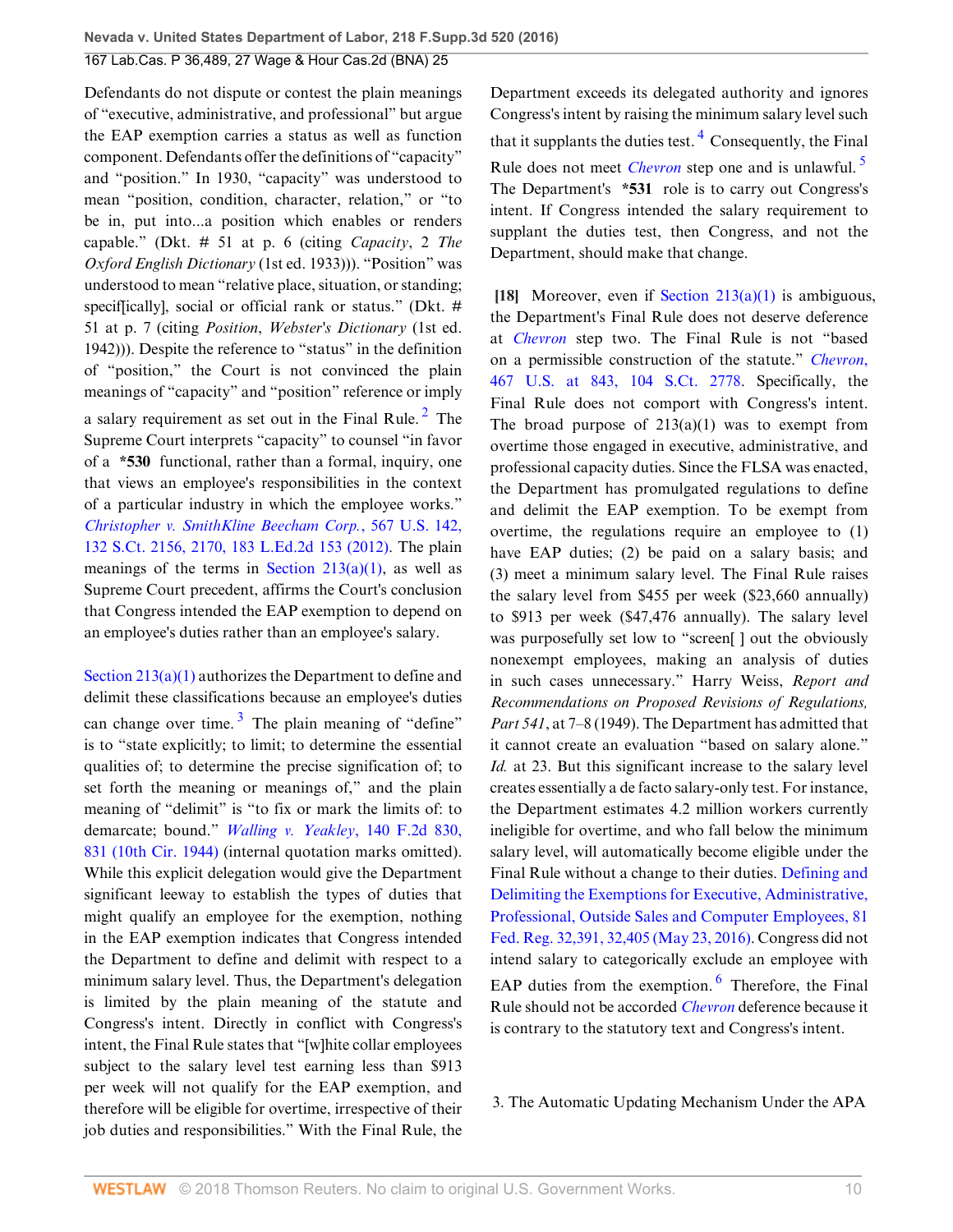Under the Final Rule, the automatic updating mechanism will change the minimum salary level based on the 40th percentile of weekly earnings of full-time salaried workers in the lowest wage region of the country. The State Plaintiffs claim the **\*532** mechanism violates the APA because the salary level is adjusted without a notice and comment period.

Because the Final Rule is unlawful, the Court concludes the Department also lacks the authority to implement the automatic updating mechanism. Thus, there is no need to address the State Plaintiffs' other arguments.

For the reasons set forth above, the State Plaintiffs have shown a likelihood of success on the merits because the Final Rule exceeds the Department's authority under *[Chevron](http://www.westlaw.com/Link/Document/FullText?findType=Y&serNum=1984130736&pubNum=0000780&originatingDoc=I108f8530b17511e6afc8be5a5c08bae9&refType=RP&originationContext=document&vr=3.0&rs=cblt1.0&transitionType=DocumentItem&contextData=(sc.UserEnteredCitation))*.

# <span id="page-10-1"></span><span id="page-10-0"></span>B. Likelihood of Irreparable Harm

**[\[19](#page-3-2)] [\[20](#page-3-3)]** The State Plaintiffs must demonstrate they are "likely to suffer irreparable harm in the absence of preliminary relief." *[Winter v. Nat. Res. Def. Council](http://www.westlaw.com/Link/Document/FullText?findType=Y&serNum=2017439125&pubNum=0000708&originatingDoc=I108f8530b17511e6afc8be5a5c08bae9&refType=RP&originationContext=document&vr=3.0&rs=cblt1.0&transitionType=DocumentItem&contextData=(sc.UserEnteredCitation))*, 555 [U.S. 7, 20, 129 S.Ct. 365, 172 L.Ed.2d 249 \(2008\).](http://www.westlaw.com/Link/Document/FullText?findType=Y&serNum=2017439125&pubNum=0000708&originatingDoc=I108f8530b17511e6afc8be5a5c08bae9&refType=RP&originationContext=document&vr=3.0&rs=cblt1.0&transitionType=DocumentItem&contextData=(sc.UserEnteredCitation)) "[H]arm is irreparable where there is no adequate remedy at law, such as monetary damages." *Janvey*[, 647 F.3d at 600](http://www.westlaw.com/Link/Document/FullText?findType=Y&serNum=2025759264&pubNum=0000506&originatingDoc=I108f8530b17511e6afc8be5a5c08bae9&refType=RP&fi=co_pp_sp_506_600&originationContext=document&vr=3.0&rs=cblt1.0&transitionType=DocumentItem&contextData=(sc.UserEnteredCitation)#co_pp_sp_506_600). An injunction is appropriate only if the anticipated injury is imminent and not speculative. *Winter*[, 555 U.S. at 22, 129](http://www.westlaw.com/Link/Document/FullText?findType=Y&serNum=2017439125&pubNum=0000708&originatingDoc=I108f8530b17511e6afc8be5a5c08bae9&refType=RP&originationContext=document&vr=3.0&rs=cblt1.0&transitionType=DocumentItem&contextData=(sc.UserEnteredCitation)) [S.Ct. 365.](http://www.westlaw.com/Link/Document/FullText?findType=Y&serNum=2017439125&pubNum=0000708&originatingDoc=I108f8530b17511e6afc8be5a5c08bae9&refType=RP&originationContext=document&vr=3.0&rs=cblt1.0&transitionType=DocumentItem&contextData=(sc.UserEnteredCitation))

<span id="page-10-2"></span>**[\[21](#page-3-0)]** Defendants suggest the State Plaintiffs allege only financial injury, which is not enough to justify a preliminary injunction. Defendants also take issue with the State Plaintiffs' estimates of costs incurred under the Final Rule.

The State Plaintiffs' proposed preliminary injunction seeks to enjoin the Department from implementing its Final Rule on December 1, 2016. The State Plaintiffs allege that, in the absence of a preliminary injunction, the significant cost of complying with the Final Rule will cause irreparable injury. The State Plaintiffs offer many examples of such costs. They submit declarations from seven state officials who estimate it will cost their respective states millions of dollars in the first year to comply with the Final Rule. The Department agrees the Final Rule will cause increased costs. [Defining and](http://www.westlaw.com/Link/Document/FullText?findType=l&pubNum=0001037&cite=UUID(I5629A23020B411E6991AF65206712E8A)&originatingDoc=I108f8530b17511e6afc8be5a5c08bae9&refType=CP&fi=co_pp_sp_1037_32547&originationContext=document&vr=3.0&rs=cblt1.0&transitionType=DocumentItem&contextData=(sc.UserEnteredCitation)#co_pp_sp_1037_32547) [Delimiting the Exemptions for Executive, Administrative,](http://www.westlaw.com/Link/Document/FullText?findType=l&pubNum=0001037&cite=UUID(I5629A23020B411E6991AF65206712E8A)&originatingDoc=I108f8530b17511e6afc8be5a5c08bae9&refType=CP&fi=co_pp_sp_1037_32547&originationContext=document&vr=3.0&rs=cblt1.0&transitionType=DocumentItem&contextData=(sc.UserEnteredCitation)#co_pp_sp_1037_32547) [Professional, Outside Sales and Computer Employees, 81](http://www.westlaw.com/Link/Document/FullText?findType=l&pubNum=0001037&cite=UUID(I5629A23020B411E6991AF65206712E8A)&originatingDoc=I108f8530b17511e6afc8be5a5c08bae9&refType=CP&fi=co_pp_sp_1037_32547&originationContext=document&vr=3.0&rs=cblt1.0&transitionType=DocumentItem&contextData=(sc.UserEnteredCitation)#co_pp_sp_1037_32547) [Fed. Reg. at 32,547.](http://www.westlaw.com/Link/Document/FullText?findType=l&pubNum=0001037&cite=UUID(I5629A23020B411E6991AF65206712E8A)&originatingDoc=I108f8530b17511e6afc8be5a5c08bae9&refType=CP&fi=co_pp_sp_1037_32547&originationContext=document&vr=3.0&rs=cblt1.0&transitionType=DocumentItem&contextData=(sc.UserEnteredCitation)#co_pp_sp_1037_32547) Besides costs, the State Plaintiffs also allege that compliance costs will impact governmental programs and services. As one example, the State of Kansas must evaluate whether its agencies should increase the salaries of their employees to the new minimum salary level or allow these employees to become non-exempt and eligible for overtime (Dkt.  $\#$  10, Exhibit  $\#$  3 at  $\P$  7). In particular, the Kansas Department for Children and Families and the Kansas Department of Corrections have over fifty percent of employees affected by the Final Rule (Dkt. #10, Exhibit #3 at  $\P$ 11). The Kansas Department for Children and Families and the Kansas Department of Corrections are unable to increase salaries to comply with the Final Rule, as "limited resources of both agencies are already being prioritized toward...critical, public safetyrelated functions." (Dkt. # 10, Exhibit # 3 at  $\P$  12–13). As a result, agencies with budgets constraints, such as the two in Kansas, have relatively few options to comply with the Final Rule—all of which have a detrimental effect on government services that benefit the public. Should the State Plaintiffs ultimately prevail on the merits of their suit, this type of injury cannot be redressed through a judicial remedy after a hearing on the merits.

Accordingly, State Plaintiffs have shown they will suffer irreparable harm if the preliminary injunction is not granted.

# <span id="page-10-3"></span>C. Balance of Hardships

**[\[22](#page-3-4)]** When deciding whether to grant an injunction, "courts must balance the competing claims of injury and must consider the effect on each party of the granting or withholding of the requested relief." **\*533** *[Winter](http://www.westlaw.com/Link/Document/FullText?findType=Y&serNum=2017439125&pubNum=0000708&originatingDoc=I108f8530b17511e6afc8be5a5c08bae9&refType=RP&originationContext=document&vr=3.0&rs=cblt1.0&transitionType=DocumentItem&contextData=(sc.UserEnteredCitation))*, 555 [U.S. at 9, 129 S.Ct. 365](http://www.westlaw.com/Link/Document/FullText?findType=Y&serNum=2017439125&pubNum=0000708&originatingDoc=I108f8530b17511e6afc8be5a5c08bae9&refType=RP&originationContext=document&vr=3.0&rs=cblt1.0&transitionType=DocumentItem&contextData=(sc.UserEnteredCitation)) (citation omitted).

<span id="page-10-4"></span>**[\[23](#page-3-1)]** The State Plaintiffs contend the balance of hardships favors granting a preliminary injunction because: (1) the States will be required to spend substantial sums of unrecoverable public funds if the Final Rule goes into effect; and (2) the Final Rule causes interference with government services, administrative disruption, employee terminations or reclassifications, and harm to the general public. Defendants respond that the balance of hardships weighs in favor of Defendants because the State Plaintiffs have not established irreparable harm.

Here, as discussed above, the State Plaintiffs have shown a likelihood of success on the merits and irreparable harm. Defendants have not articulated any harm they will suffer from delaying an implementation of the Final Rule.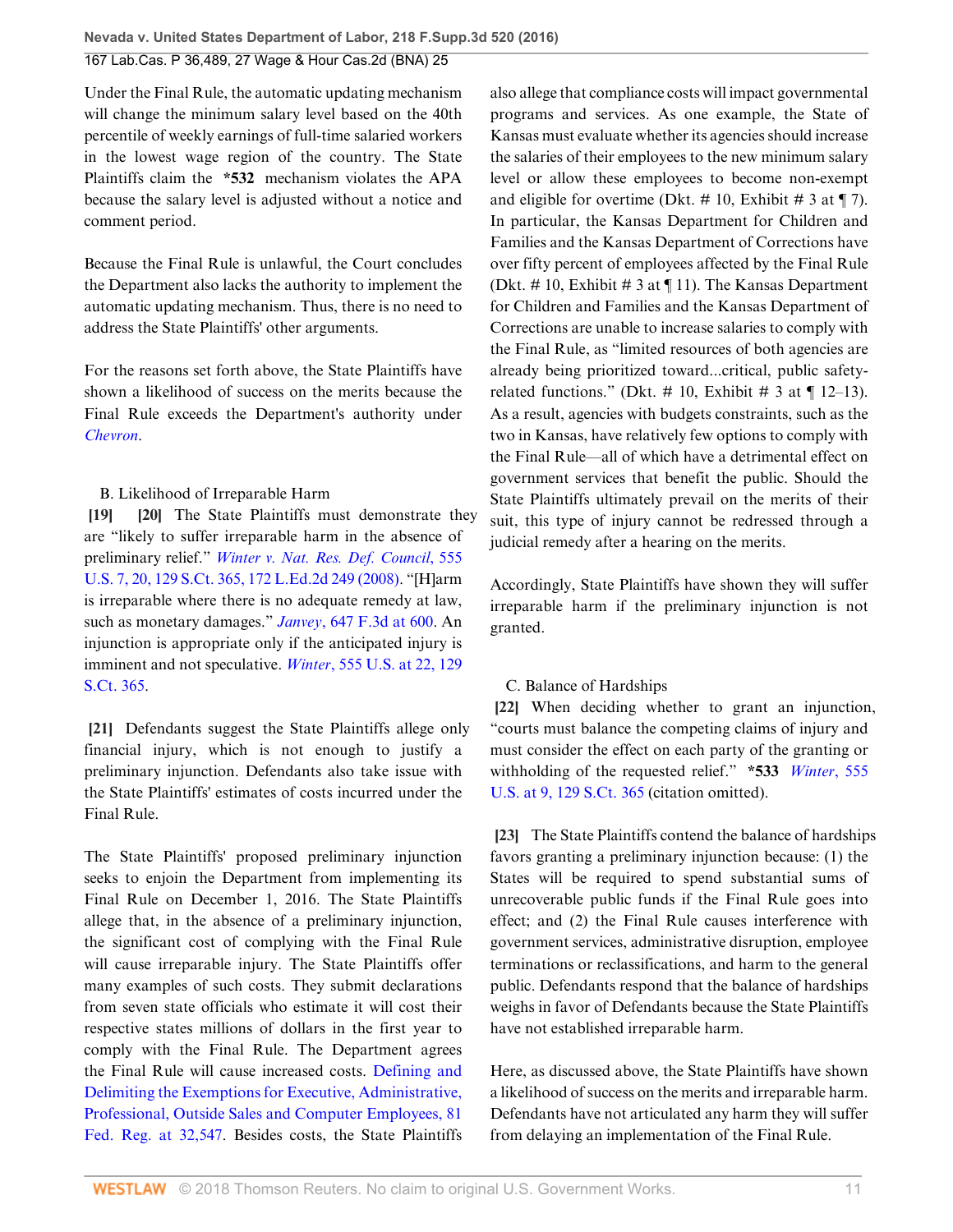Accordingly, the State Plaintiffs have demonstrated that the balance of hardships weighs in favor of preliminary injunctive relief.

# <span id="page-11-0"></span>D. The Public Interest

**[\[24](#page-3-5)]** " 'In exercising their sound discretion, courts of equity should pay particular regard for the public consequences in employing the extraordinary remedy of injunction.' " *Winter*[, 555 U.S. at 24, 129 S.Ct. 365](http://www.westlaw.com/Link/Document/FullText?findType=Y&serNum=2017439125&pubNum=0000708&originatingDoc=I108f8530b17511e6afc8be5a5c08bae9&refType=RP&originationContext=document&vr=3.0&rs=cblt1.0&transitionType=DocumentItem&contextData=(sc.UserEnteredCitation)) (quoting *Weinberger*[, 456 U.S. at 312, 102 S.Ct. 1798\)](http://www.westlaw.com/Link/Document/FullText?findType=Y&serNum=1982119204&pubNum=0000708&originatingDoc=I108f8530b17511e6afc8be5a5c08bae9&refType=RP&fi=co_pp_sp_708_312&originationContext=document&vr=3.0&rs=cblt1.0&transitionType=DocumentItem&contextData=(sc.UserEnteredCitation)#co_pp_sp_708_312). This factor overlaps substantially with the balance-ofhardships requirement. *[Id.](http://www.westlaw.com/Link/Document/FullText?findType=Y&serNum=2017439125&pubNum=0000780&originatingDoc=I108f8530b17511e6afc8be5a5c08bae9&refType=RP&originationContext=document&vr=3.0&rs=cblt1.0&transitionType=DocumentItem&contextData=(sc.UserEnteredCitation))*

<span id="page-11-1"></span>**[\[25](#page-4-0)]** The State Plaintiffs assert the public interest necessitates an injunction. They argue the Final Rule harms the public by increasing state budgets, causing layoffs, and disrupting governmental functions.

Defendants maintain injunctive relief would harm the public. Defendants point out that enjoining the Final Rule would deny additional pay, either from an increased salary or from overtime payments, to those who are misclassified.

The Court finds the public interest is best served by an injunction. If the Department lacks the authority to promulgate the Final Rule, then the Final Rule will be rendered invalid and the public will not be harmed by its enforcement. However, if the Final Rule is valid, then an injunction will only delay the regulation's implementation. Due to the approaching effective date of the Final Rule, the Court's ability to render a meaningful decision on the merits is in jeopardy. A preliminary injunction preserves the status quo while the Court determines the Department's authority to make the Final Rule as well as the Final Rule's validity. *See, e.g.*, *[Texas v. United States](http://www.westlaw.com/Link/Document/FullText?findType=Y&serNum=2037562546&pubNum=0000506&originatingDoc=I108f8530b17511e6afc8be5a5c08bae9&refType=RP&originationContext=document&vr=3.0&rs=cblt1.0&transitionType=DocumentItem&contextData=(sc.UserEnteredCitation))*, [809 F.3d 134 \(5th Cir. 2015\),](http://www.westlaw.com/Link/Document/FullText?findType=Y&serNum=2037562546&pubNum=0000506&originatingDoc=I108f8530b17511e6afc8be5a5c08bae9&refType=RP&originationContext=document&vr=3.0&rs=cblt1.0&transitionType=DocumentItem&contextData=(sc.UserEnteredCitation)) *aff'd by an equally divided court*, [––– U.S. ––––, 136 S.Ct. 2271, 195 L.Ed.2d 638](http://www.westlaw.com/Link/Document/FullText?findType=Y&serNum=2039223805&pubNum=0000708&originatingDoc=I108f8530b17511e6afc8be5a5c08bae9&refType=RP&originationContext=document&vr=3.0&rs=cblt1.0&transitionType=DocumentItem&contextData=(sc.UserEnteredCitation)) [\(2016\)](http://www.westlaw.com/Link/Document/FullText?findType=Y&serNum=2039223805&pubNum=0000708&originatingDoc=I108f8530b17511e6afc8be5a5c08bae9&refType=RP&originationContext=document&vr=3.0&rs=cblt1.0&transitionType=DocumentItem&contextData=(sc.UserEnteredCitation)) (enjoining the Department from applying a new rule pending a full determination of the matter on the merits).

Accordingly, the Court determines that the State Plaintiffs have satisfied all of the elements required for the issuance of a preliminary injunction.

# **SCOPE OF THE INJUNCTION**

The parties dispute the scope of the injunction. The State Plaintiffs seek to apply the injunction nationwide. Defendants contend a nationwide injunction is inappropriate. Instead, Defendants suggest the injunction should be limited to the states that showed evidence of irreparable harm.

<span id="page-11-3"></span><span id="page-11-2"></span>**[\[26](#page-4-1)] [\[27\]](#page-4-2)** Absent contrary intent from Congress, federal courts have the power to issue injunctions in cases where they have jurisdiction. *[Califano v. Yamasaki](http://www.westlaw.com/Link/Document/FullText?findType=Y&serNum=1979135153&pubNum=0000708&originatingDoc=I108f8530b17511e6afc8be5a5c08bae9&refType=RP&originationContext=document&vr=3.0&rs=cblt1.0&transitionType=DocumentItem&contextData=(sc.UserEnteredCitation))*, 442 U.S. 682, [705, 99 S.Ct. 2545, 61 L.Ed.2d 176 \(1979\)](http://www.westlaw.com/Link/Document/FullText?findType=Y&serNum=1979135153&pubNum=0000708&originatingDoc=I108f8530b17511e6afc8be5a5c08bae9&refType=RP&originationContext=document&vr=3.0&rs=cblt1.0&transitionType=DocumentItem&contextData=(sc.UserEnteredCitation)). It is established that "the scope **\*534** of injunctive relief is dictated by the extent of the violation established, not by the geographical extent of the plaintiff class." *Id.* [at 702, 99 S.Ct. 2545](http://www.westlaw.com/Link/Document/FullText?findType=Y&serNum=1979135153&pubNum=0000708&originatingDoc=I108f8530b17511e6afc8be5a5c08bae9&refType=RP&originationContext=document&vr=3.0&rs=cblt1.0&transitionType=DocumentItem&contextData=(sc.UserEnteredCitation)) (citation omitted).

A nationwide injunction is proper in this case. The Final Rule is applicable to all states. Consequently, the scope of the alleged irreparable injury extends nationwide. A nationwide injunction protects both employees and employers from being subject to different EAP exemptions based on location. This Court is not alone in its decision. *See [Texas v. United States](http://www.westlaw.com/Link/Document/FullText?findType=Y&serNum=2039627225&pubNum=0007903&originatingDoc=I108f8530b17511e6afc8be5a5c08bae9&refType=RP&fi=co_pp_sp_7903_835&originationContext=document&vr=3.0&rs=cblt1.0&transitionType=DocumentItem&contextData=(sc.UserEnteredCitation)#co_pp_sp_7903_835)*, No. 7:16–cv–54, [201 F.Supp.3d 810, 835–36, 2016 WL 4426495, at \\*17](http://www.westlaw.com/Link/Document/FullText?findType=Y&serNum=2039627225&pubNum=0007903&originatingDoc=I108f8530b17511e6afc8be5a5c08bae9&refType=RP&fi=co_pp_sp_7903_835&originationContext=document&vr=3.0&rs=cblt1.0&transitionType=DocumentItem&contextData=(sc.UserEnteredCitation)#co_pp_sp_7903_835) [\(N.D. Tex. Aug. 21, 2016\)](http://www.westlaw.com/Link/Document/FullText?findType=Y&serNum=2039627225&pubNum=0007903&originatingDoc=I108f8530b17511e6afc8be5a5c08bae9&refType=RP&fi=co_pp_sp_7903_835&originationContext=document&vr=3.0&rs=cblt1.0&transitionType=DocumentItem&contextData=(sc.UserEnteredCitation)#co_pp_sp_7903_835) (issuing a nationwide injunction to ban enforcement of a Department of Education rule related to transgender bathroom policies); *[Nat'l Fed'n of](http://www.westlaw.com/Link/Document/FullText?findType=Y&serNum=2039363401&pubNum=0000999&originatingDoc=I108f8530b17511e6afc8be5a5c08bae9&refType=RP&originationContext=document&vr=3.0&rs=cblt1.0&transitionType=DocumentItem&contextData=(sc.UserEnteredCitation)) Indep. Bus. v. Perez*[, No. 5:16–cv–66, 2016 WL 3766121,](http://www.westlaw.com/Link/Document/FullText?findType=Y&serNum=2039363401&pubNum=0000999&originatingDoc=I108f8530b17511e6afc8be5a5c08bae9&refType=RP&originationContext=document&vr=3.0&rs=cblt1.0&transitionType=DocumentItem&contextData=(sc.UserEnteredCitation)) [at \\*46 \(N.D. Tex. June 21, 2016\)](http://www.westlaw.com/Link/Document/FullText?findType=Y&serNum=2039363401&pubNum=0000999&originatingDoc=I108f8530b17511e6afc8be5a5c08bae9&refType=RP&originationContext=document&vr=3.0&rs=cblt1.0&transitionType=DocumentItem&contextData=(sc.UserEnteredCitation)) (issuing a nationwide injunction to bar implementation of the Department's "Advice Exemption Interpretation").

# **CONCLUSION**

The Court determines that the State Plaintiffs have satisfied all prerequisites for a preliminary injunction. [Fed. R. Civ. P. 65\(d\).](http://www.westlaw.com/Link/Document/FullText?findType=L&pubNum=1000600&cite=USFRCPR65&originatingDoc=I108f8530b17511e6afc8be5a5c08bae9&refType=LQ&originationContext=document&vr=3.0&rs=cblt1.0&transitionType=DocumentItem&contextData=(sc.UserEnteredCitation)) The State Plaintiffs have established a prima facie case that the Department's salary level under the Final Rule and the automatic updating mechanism are without statutory authority. The Court concludes that the governing statute for the EAP exemption, [29 U.S.C.](http://www.westlaw.com/Link/Document/FullText?findType=L&pubNum=1000546&cite=29USCAS213&originatingDoc=I108f8530b17511e6afc8be5a5c08bae9&refType=SP&originationContext=document&vr=3.0&rs=cblt1.0&transitionType=DocumentItem&contextData=(sc.UserEnteredCitation)#co_pp_7b9b000044381)  $§ 213(a)(1)$ , is plain and unambiguous and no deference is owed to the Department regarding its interpretation.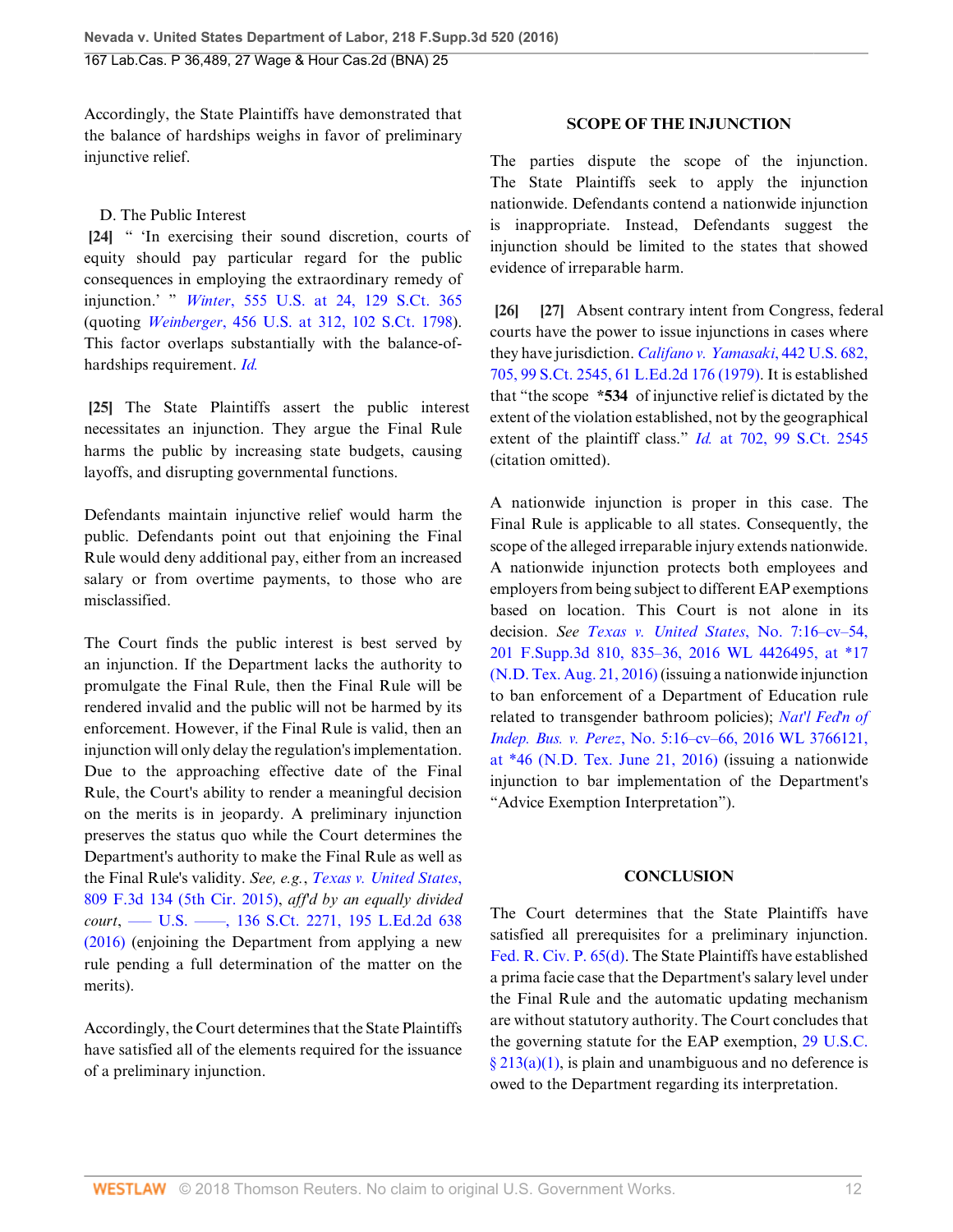Although the State Plaintiffs have made a persuasive case that *[Garcia](http://www.westlaw.com/Link/Document/FullText?findType=Y&serNum=1985108657&pubNum=0000780&originatingDoc=I108f8530b17511e6afc8be5a5c08bae9&refType=RP&originationContext=document&vr=3.0&rs=cblt1.0&transitionType=DocumentItem&contextData=(sc.UserEnteredCitation))* may have been implicitly overruled, this Court is constrained to follow *[Garcia](http://www.westlaw.com/Link/Document/FullText?findType=Y&serNum=1985108657&pubNum=0000780&originatingDoc=I108f8530b17511e6afc8be5a5c08bae9&refType=RP&originationContext=document&vr=3.0&rs=cblt1.0&transitionType=DocumentItem&contextData=(sc.UserEnteredCitation))* absent an express statement from the Supreme Court overruling it. For that reason, the Court cannot address the State Plaintiffs' general objection that any application of the FLSA's overtime requirement to them as sovereign states violates the Tenth Amendment.

Because the Court concludes that  $29 \text{ U.S.C.} \$   $213(a)(1)$ does not grant the Department the authority to utilize a salary-level test or an automatic updating mechanism under the Final Rule, the Court does not evaluate the State Plaintiffs' non-delegation argument.

Finally, the Court has authority to enjoin the Final Rule on a nationwide basis and decides that it is appropriate in this case, and therefore **GRANTS** the State Plaintiffs' Emergency Motion for Preliminary Injunction (Dkt. # 10).

Therefore, the Department's Final Rule described at [81 Fed. Reg. 32,391](http://www.westlaw.com/Link/Document/FullText?findType=l&pubNum=0001037&cite=UUID(I5629A23020B411E6991AF65206712E8A)&originatingDoc=I108f8530b17511e6afc8be5a5c08bae9&refType=CP&fi=co_pp_sp_1037_32391&originationContext=document&vr=3.0&rs=cblt1.0&transitionType=DocumentItem&contextData=(sc.UserEnteredCitation)#co_pp_sp_1037_32391) is hereby enjoined. Specifically, Defendants are enjoined from implementing and enforcing the following regulations as amended by [81](http://www.westlaw.com/Link/Document/FullText?findType=l&pubNum=0001037&cite=UUID(I5629A23020B411E6991AF65206712E8A)&originatingDoc=I108f8530b17511e6afc8be5a5c08bae9&refType=CP&fi=co_pp_sp_1037_32391&originationContext=document&vr=3.0&rs=cblt1.0&transitionType=DocumentItem&contextData=(sc.UserEnteredCitation)#co_pp_sp_1037_32391) [Fed. Reg. 32,391;](http://www.westlaw.com/Link/Document/FullText?findType=l&pubNum=0001037&cite=UUID(I5629A23020B411E6991AF65206712E8A)&originatingDoc=I108f8530b17511e6afc8be5a5c08bae9&refType=CP&fi=co_pp_sp_1037_32391&originationContext=document&vr=3.0&rs=cblt1.0&transitionType=DocumentItem&contextData=(sc.UserEnteredCitation)#co_pp_sp_1037_32391) [29 C.F.R. §§ 541.100](http://www.westlaw.com/Link/Document/FullText?findType=L&pubNum=1000547&cite=29CFRS541.100&originatingDoc=I108f8530b17511e6afc8be5a5c08bae9&refType=LQ&originationContext=document&vr=3.0&rs=cblt1.0&transitionType=DocumentItem&contextData=(sc.UserEnteredCitation)), [541.200](http://www.westlaw.com/Link/Document/FullText?findType=L&pubNum=1000547&cite=29CFRS541.200&originatingDoc=I108f8530b17511e6afc8be5a5c08bae9&refType=LQ&originationContext=document&vr=3.0&rs=cblt1.0&transitionType=DocumentItem&contextData=(sc.UserEnteredCitation)), [541.204](http://www.westlaw.com/Link/Document/FullText?findType=L&pubNum=1000547&cite=29CFRS541.204&originatingDoc=I108f8530b17511e6afc8be5a5c08bae9&refType=LQ&originationContext=document&vr=3.0&rs=cblt1.0&transitionType=DocumentItem&contextData=(sc.UserEnteredCitation)), [541.300,](http://www.westlaw.com/Link/Document/FullText?findType=L&pubNum=1000547&cite=29CFRS541.300&originatingDoc=I108f8530b17511e6afc8be5a5c08bae9&refType=LQ&originationContext=document&vr=3.0&rs=cblt1.0&transitionType=DocumentItem&contextData=(sc.UserEnteredCitation)) [541.400,](http://www.westlaw.com/Link/Document/FullText?findType=L&pubNum=1000547&cite=29CFRS541.400&originatingDoc=I108f8530b17511e6afc8be5a5c08bae9&refType=LQ&originationContext=document&vr=3.0&rs=cblt1.0&transitionType=DocumentItem&contextData=(sc.UserEnteredCitation)) [541.600](http://www.westlaw.com/Link/Document/FullText?findType=L&pubNum=1000547&cite=29CFRS541.600&originatingDoc=I108f8530b17511e6afc8be5a5c08bae9&refType=LQ&originationContext=document&vr=3.0&rs=cblt1.0&transitionType=DocumentItem&contextData=(sc.UserEnteredCitation)), [541.602](http://www.westlaw.com/Link/Document/FullText?findType=L&pubNum=1000547&cite=29CFRS541.602&originatingDoc=I108f8530b17511e6afc8be5a5c08bae9&refType=LQ&originationContext=document&vr=3.0&rs=cblt1.0&transitionType=DocumentItem&contextData=(sc.UserEnteredCitation)), [541.604](http://www.westlaw.com/Link/Document/FullText?findType=L&pubNum=1000547&cite=29CFRS541.604&originatingDoc=I108f8530b17511e6afc8be5a5c08bae9&refType=LQ&originationContext=document&vr=3.0&rs=cblt1.0&transitionType=DocumentItem&contextData=(sc.UserEnteredCitation)), [541.605,](http://www.westlaw.com/Link/Document/FullText?findType=L&pubNum=1000547&cite=29CFRS541.605&originatingDoc=I108f8530b17511e6afc8be5a5c08bae9&refType=LQ&originationContext=document&vr=3.0&rs=cblt1.0&transitionType=DocumentItem&contextData=(sc.UserEnteredCitation)) and [541.607](http://www.westlaw.com/Link/Document/FullText?findType=L&pubNum=1000547&cite=29CFRS541.607&originatingDoc=I108f8530b17511e6afc8be5a5c08bae9&refType=LQ&originationContext=document&vr=3.0&rs=cblt1.0&transitionType=DocumentItem&contextData=(sc.UserEnteredCitation)) pending further order of this Court.

The Court has considered the issue of security pursuant to [Rule 65\(c\) of the Federal Rules of Civil Procedure](http://www.westlaw.com/Link/Document/FullText?findType=L&pubNum=1000600&cite=USFRCPR65&originatingDoc=I108f8530b17511e6afc8be5a5c08bae9&refType=LQ&originationContext=document&vr=3.0&rs=cblt1.0&transitionType=DocumentItem&contextData=(sc.UserEnteredCitation)) and determines that Defendants will not suffer any financial loss that warrants the need for the State Plaintiffs to post security. The Fifth Circuit has held that a district court has the discretion to "require no security at all." *[Kaepa,](http://www.westlaw.com/Link/Document/FullText?findType=Y&serNum=1996052623&pubNum=0000506&originatingDoc=I108f8530b17511e6afc8be5a5c08bae9&refType=RP&fi=co_pp_sp_506_628&originationContext=document&vr=3.0&rs=cblt1.0&transitionType=DocumentItem&contextData=(sc.UserEnteredCitation)#co_pp_sp_506_628) Inc. v. Achilles Corp.*[, 76 F.3d 624, 628 \(5th Cir. 1996\)](http://www.westlaw.com/Link/Document/FullText?findType=Y&serNum=1996052623&pubNum=0000506&originatingDoc=I108f8530b17511e6afc8be5a5c08bae9&refType=RP&fi=co_pp_sp_506_628&originationContext=document&vr=3.0&rs=cblt1.0&transitionType=DocumentItem&contextData=(sc.UserEnteredCitation)#co_pp_sp_506_628). After considering the facts and circumstances of this case, the Court finds that security is unnecessary and exercises its discretion not to require the posting of security in this situation.

# **IT IS SO ORDERED.**

## **All Citations**

218 F.Supp.3d 520, 167 Lab.Cas. P 36,489, 27 Wage & Hour Cas.2d (BNA) 25

## Footnotes

- <span id="page-12-0"></span>[1](#page-8-7) Defendants repeatedly quote [Auer v. Robbins](http://www.westlaw.com/Link/Document/FullText?findType=Y&serNum=1997053629&pubNum=0000780&originatingDoc=I108f8530b17511e6afc8be5a5c08bae9&refType=RP&originationContext=document&vr=3.0&rs=cblt1.0&transitionType=DocumentItem&contextData=(sc.UserEnteredCitation)), which states "[t]he FLSA grants the Secretary broad authority to 'defin[e] and delimi[t]' the scope of the exemption for executive, administrative, and professional employees." [519 U.S. 452, 456,](http://www.westlaw.com/Link/Document/FullText?findType=Y&serNum=1997053629&pubNum=0000708&originatingDoc=I108f8530b17511e6afc8be5a5c08bae9&refType=RP&originationContext=document&vr=3.0&rs=cblt1.0&transitionType=DocumentItem&contextData=(sc.UserEnteredCitation)) [117 S.Ct. 905, 137 L.Ed.2d 79 \(1997\).](http://www.westlaw.com/Link/Document/FullText?findType=Y&serNum=1997053629&pubNum=0000708&originatingDoc=I108f8530b17511e6afc8be5a5c08bae9&refType=RP&originationContext=document&vr=3.0&rs=cblt1.0&transitionType=DocumentItem&contextData=(sc.UserEnteredCitation)) This case analyzed the application of the salary-basis test to police sergeants. But the validity of the salary-basis test was not challenged. Auer[, 519 U.S. at 457, 117 S.Ct. 905.](http://www.westlaw.com/Link/Document/FullText?findType=Y&serNum=1997053629&pubNum=0000708&originatingDoc=I108f8530b17511e6afc8be5a5c08bae9&refType=RP&originationContext=document&vr=3.0&rs=cblt1.0&transitionType=DocumentItem&contextData=(sc.UserEnteredCitation)) Further, establishing a salary-basis test does not supplant the duties test and Congress's intent.
- <span id="page-12-1"></span>[2](#page-9-1) The Court is not making a general statement on the lawfulness of the salary-level test for the EAP exemption. The Court is evaluating only the salary-level test as amended under the Department's Final Rule.
- <span id="page-12-2"></span>[3](#page-9-2) The Fifth Circuit dealt with a challenge to the EAP exemption in [Wirtz v. Mississippi Publishers Corp.](http://www.westlaw.com/Link/Document/FullText?findType=Y&serNum=1966122063&pubNum=0000350&originatingDoc=I108f8530b17511e6afc8be5a5c08bae9&refType=RP&originationContext=document&vr=3.0&rs=cblt1.0&transitionType=DocumentItem&contextData=(sc.UserEnteredCitation)), 364 F.2d 603 [\(5th Cir. 1966\)](http://www.westlaw.com/Link/Document/FullText?findType=Y&serNum=1966122063&pubNum=0000350&originatingDoc=I108f8530b17511e6afc8be5a5c08bae9&refType=RP&originationContext=document&vr=3.0&rs=cblt1.0&transitionType=DocumentItem&contextData=(sc.UserEnteredCitation)). The Fifth Circuit stated the EAP exemption "gives the Secretary broad latitude to 'define and delimit' the meaning of the term 'bona fide executive...capacity.' " Id. [at 608](http://www.westlaw.com/Link/Document/FullText?findType=Y&serNum=1966122063&pubNum=0000350&originatingDoc=I108f8530b17511e6afc8be5a5c08bae9&refType=RP&fi=co_pp_sp_350_608&originationContext=document&vr=3.0&rs=cblt1.0&transitionType=DocumentItem&contextData=(sc.UserEnteredCitation)#co_pp_sp_350_608). [Wirtz](http://www.westlaw.com/Link/Document/FullText?findType=Y&serNum=1966122063&originatingDoc=I108f8530b17511e6afc8be5a5c08bae9&refType=RP&originationContext=document&vr=3.0&rs=cblt1.0&transitionType=DocumentItem&contextData=(sc.UserEnteredCitation)) is distinguishable from this case and thus is not binding. [Wirtz](http://www.westlaw.com/Link/Document/FullText?findType=Y&serNum=1966122063&pubNum=0000350&originatingDoc=I108f8530b17511e6afc8be5a5c08bae9&refType=RP&originationContext=document&vr=3.0&rs=cblt1.0&transitionType=DocumentItem&contextData=(sc.UserEnteredCitation)) did not evaluate the lawfulness of a salary-level test under [Chevron](http://www.westlaw.com/Link/Document/FullText?findType=Y&serNum=1984130736&pubNum=0000780&originatingDoc=I108f8530b17511e6afc8be5a5c08bae9&refType=RP&originationContext=document&vr=3.0&rs=cblt1.0&transitionType=DocumentItem&contextData=(sc.UserEnteredCitation)) step one, as Wirtz predated Chevron. Further, [Wirtz](http://www.westlaw.com/Link/Document/FullText?findType=Y&serNum=1966122063&pubNum=0000350&originatingDoc=I108f8530b17511e6afc8be5a5c08bae9&refType=RP&originationContext=document&vr=3.0&rs=cblt1.0&transitionType=DocumentItem&contextData=(sc.UserEnteredCitation)) offers no guidance on the lawfulness of the Department's Final Rule salary level.
- <span id="page-12-3"></span>[4](#page-9-3) The Supreme Court has decided cases in which an agency has overstepped its bounds and offered an interpretation of a statute that "goes beyond the meaning that the statute can bear" without conducting a [Chevron](http://www.westlaw.com/Link/Document/FullText?findType=Y&serNum=1984130736&pubNum=0000780&originatingDoc=I108f8530b17511e6afc8be5a5c08bae9&refType=RP&originationContext=document&vr=3.0&rs=cblt1.0&transitionType=DocumentItem&contextData=(sc.UserEnteredCitation)) analysis. [MCI Telecomm.](http://www.westlaw.com/Link/Document/FullText?findType=Y&serNum=1994131042&pubNum=0000708&originatingDoc=I108f8530b17511e6afc8be5a5c08bae9&refType=RP&originationContext=document&vr=3.0&rs=cblt1.0&transitionType=DocumentItem&contextData=(sc.UserEnteredCitation)) Corp. v. American Telephone & Telegraph Co.[, 512 U.S. 218, 229, 114 S.Ct. 2223, 129 L.Ed.2d 182 \(1994\);](http://www.westlaw.com/Link/Document/FullText?findType=Y&serNum=1994131042&pubNum=0000708&originatingDoc=I108f8530b17511e6afc8be5a5c08bae9&refType=RP&originationContext=document&vr=3.0&rs=cblt1.0&transitionType=DocumentItem&contextData=(sc.UserEnteredCitation)) see also Freeman v. Quicken Loans, Inc.[, 566 U.S. 624, 132 S.Ct. 2034, 2040, 182 L.Ed.2d 955 \(2012\)](http://www.westlaw.com/Link/Document/FullText?findType=Y&serNum=2027757072&pubNum=0000708&originatingDoc=I108f8530b17511e6afc8be5a5c08bae9&refType=RP&fi=co_pp_sp_708_2040&originationContext=document&vr=3.0&rs=cblt1.0&transitionType=DocumentItem&contextData=(sc.UserEnteredCitation)#co_pp_sp_708_2040) ("We need not resolve that dispute—or address whether, if *[Chevron](http://www.westlaw.com/Link/Document/FullText?findType=Y&serNum=1984130736&pubNum=0000780&originatingDoc=I108f8530b17511e6afc8be5a5c08bae9&refType=RP&originationContext=document&vr=3.0&rs=cblt1.0&transitionType=DocumentItem&contextData=(sc.UserEnteredCitation))* deference would otherwise apply, it is eliminated by the policy statement's palpable overreach with regard to price controls.").
- <span id="page-12-4"></span>[5](#page-9-4) The Fifth Circuit and the Supreme Court routinely strike down agency interpretations that clearly exceed a permissible interpretation based on the plain language of the statute, particularly if they have great economic or political significance. A recent Supreme Court case, [King v. Burwell](http://www.westlaw.com/Link/Document/FullText?findType=Y&serNum=2036534911&pubNum=0000708&originatingDoc=I108f8530b17511e6afc8be5a5c08bae9&refType=RP&originationContext=document&vr=3.0&rs=cblt1.0&transitionType=DocumentItem&contextData=(sc.UserEnteredCitation)), involved an interpretation of a statute that would affect millions of people and cost billions of dollars. —– U.S. —–, 135 S.Ct. 2480, 192 L.Ed.2d 483 (2015). The Supreme Court determined that the interpretation was an issue of deep "economic and political significance," and "had Congress wished to assign that question to an agency, it surely would have done so expressly." Id. [at 2489](http://www.westlaw.com/Link/Document/FullText?findType=Y&serNum=2036534911&pubNum=0000708&originatingDoc=I108f8530b17511e6afc8be5a5c08bae9&refType=RP&fi=co_pp_sp_708_2489&originationContext=document&vr=3.0&rs=cblt1.0&transitionType=DocumentItem&contextData=(sc.UserEnteredCitation)#co_pp_sp_708_2489) (citation omitted). The Supreme Court